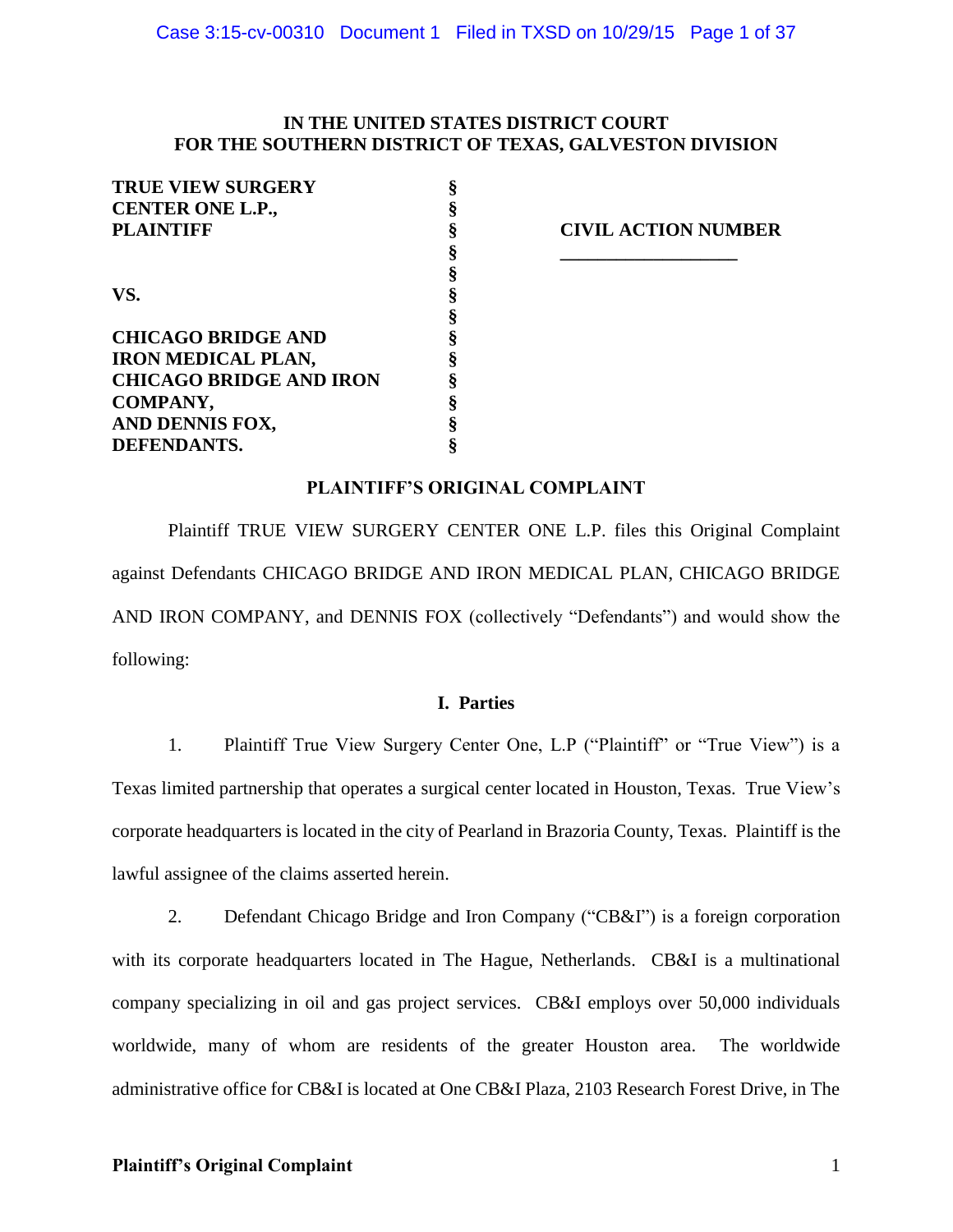### Case 3:15-cv-00310 Document 1 Filed in TXSD on 10/29/15 Page 2 of 37

Woodlands, Texas 77380.

3. During all material times, CB&I acted as the Plan Sponsor and Plan Administrator for Defendant Chicago Bridge and Iron Medical Plan ("the Plan"). Defendant CB&I may be served by serving its registered agent, C.T. Corporation System, 350 N. St. Paul Street, Dallas, Texas 75201.

4. CB&I appointed its employee Defendant Dennis Fox to serve as the Plan's official Plan Administrator, by and through his position as the Director of Compensation and Benefits for CB&I. Defendant Dennis Fox resides and works within this district and may be personally served at his usual place of business, at One CB&I Plaza, 2103 Research Forest Drive, The Woodlands, Texas, 77380.

5. The Plan is a self-funded welfare benefits plan governed by ERISA. The Plan may be served with process by serving its Plan Administrator, Dennis Fox or CB&I, at One CB&I Plaza, 2103 Research Forest Drive, The Woodlands, Texas, 77380.

#### **II. Jurisdiction and Venue**

6. Plaintiff's claims arise *in part* under 29 U.S.C. §§1001 *et seq.,* Employee Retirement Income Security Act ("ERISA"), under 28 U.S.C. §1331 (federal question jurisdiction) including without limitation 29 U.S.C.  $$1132(a)(1)(B)$ .

7. Venue is appropriate in this Court under 29 U.S.C. §1391 because CB&I conducts a substantial amount of business in this district, operates its global administrative offices in this district, and employs and provides benefits to residents of this district. Additionally, a substantial part of the events or omissions giving rise to the claims occurred in this district, such as: the collection and contributions of premiums for the Plan, the making of promises and representations as to covered medical benefits to plan beneficiaries (who also work and reside in this district), the

# **Plaintiff's Original Complaint** 2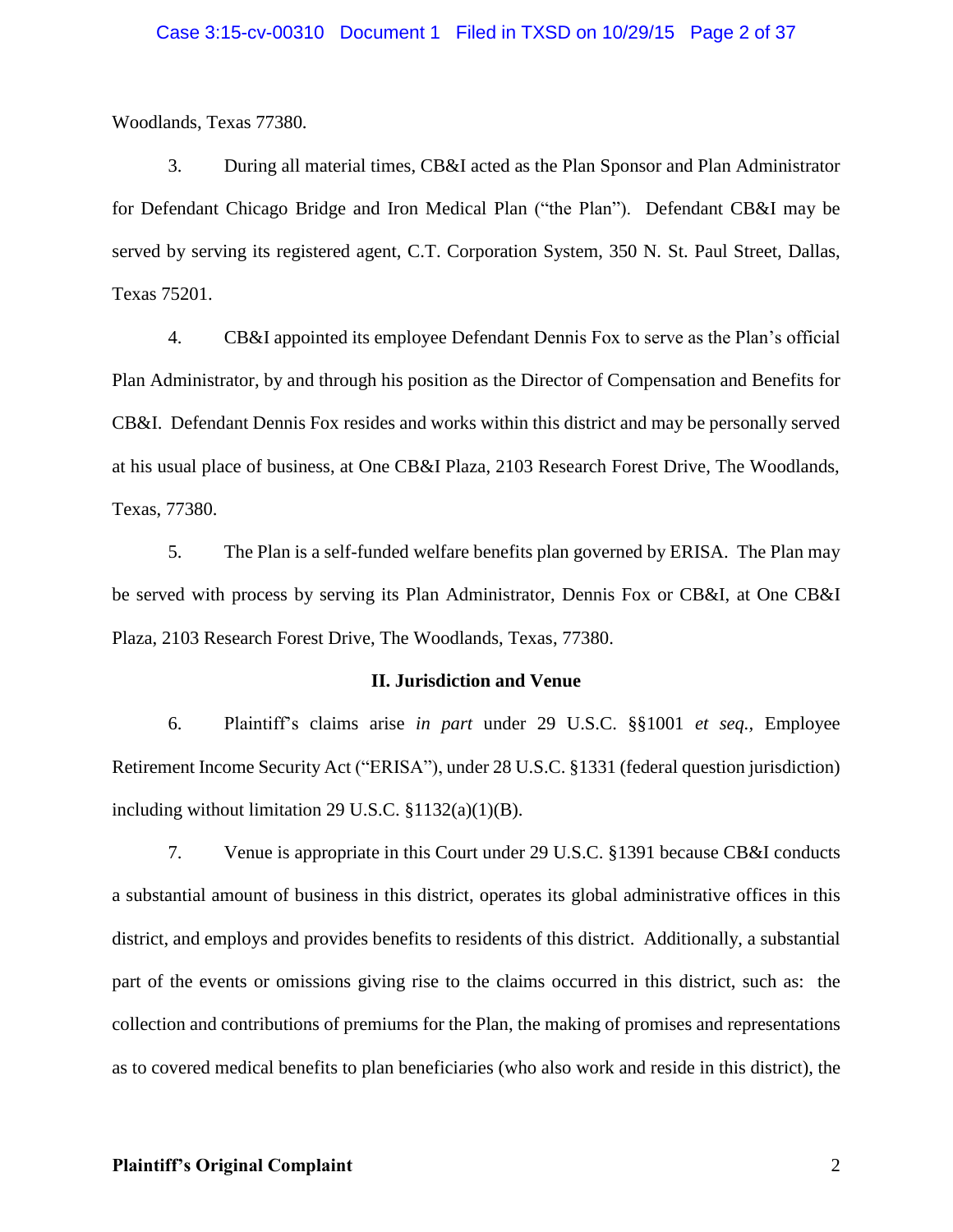#### Case 3:15-cv-00310 Document 1 Filed in TXSD on 10/29/15 Page 3 of 37

provision of health care services to plan beneficiaries, the making of promises and representations as to insurance coverage for those health care services, the filing of claims and appeals to the Plan, the exchange of correspondence relating to those claims appeals, and the decision making by fiduciaries of the Plan relating to the issuance of benefits and protection of plan funds.

# **III. Introduction**

8. Plaintiff asserts claims sounding in ERISA as well as applicable state law.

9. This dispute arises out of Defendants' ongoing and systematic ERISA violations stemming from an elaborate scheme to withhold, embezzle and convert ERISA plan assets through a pattern of fraudulent benefits transactions and prohibited self-dealing misconduct. Rather than protect the Plan's funds or otherwise ensure prompt payment of health claims submitted by the Plan's beneficiaries, as they are statutorily obligated to do, in breach of their fiduciary duties, Defendants assisted, encouraged, and colluded with Cigna, their agent and co-fiduciary, to engage in statutorily prohibited transfers of plan funds deceptively masked through falsified benefits transactions.

10. Specifically, in spite of the glaring conflict of interest and inherent breach of fiduciary duties, Defendants agreed to an unlawful compensation structure that financially rewards Cigna for wrongfully denying and underpaying benefits claims. Under this backdrop, together Defendants and Cigna concocted an intricate scheme to transfer and embezzle plan funds. Transfers are first concealed by processing out-of-network claims under a fabricated Preferred Provider Organization (PPO) "contractual obligation," even though Defendants and Cigna are fully aware that no such contract exists. Then, Defendants and Cigna knowingly implemented a system to willfully and wrongfully refuse payments to the out-of-network provider under a sham "fee-forgiveness" protocol. As a result of the wrongful claims denials, the transferred plan funds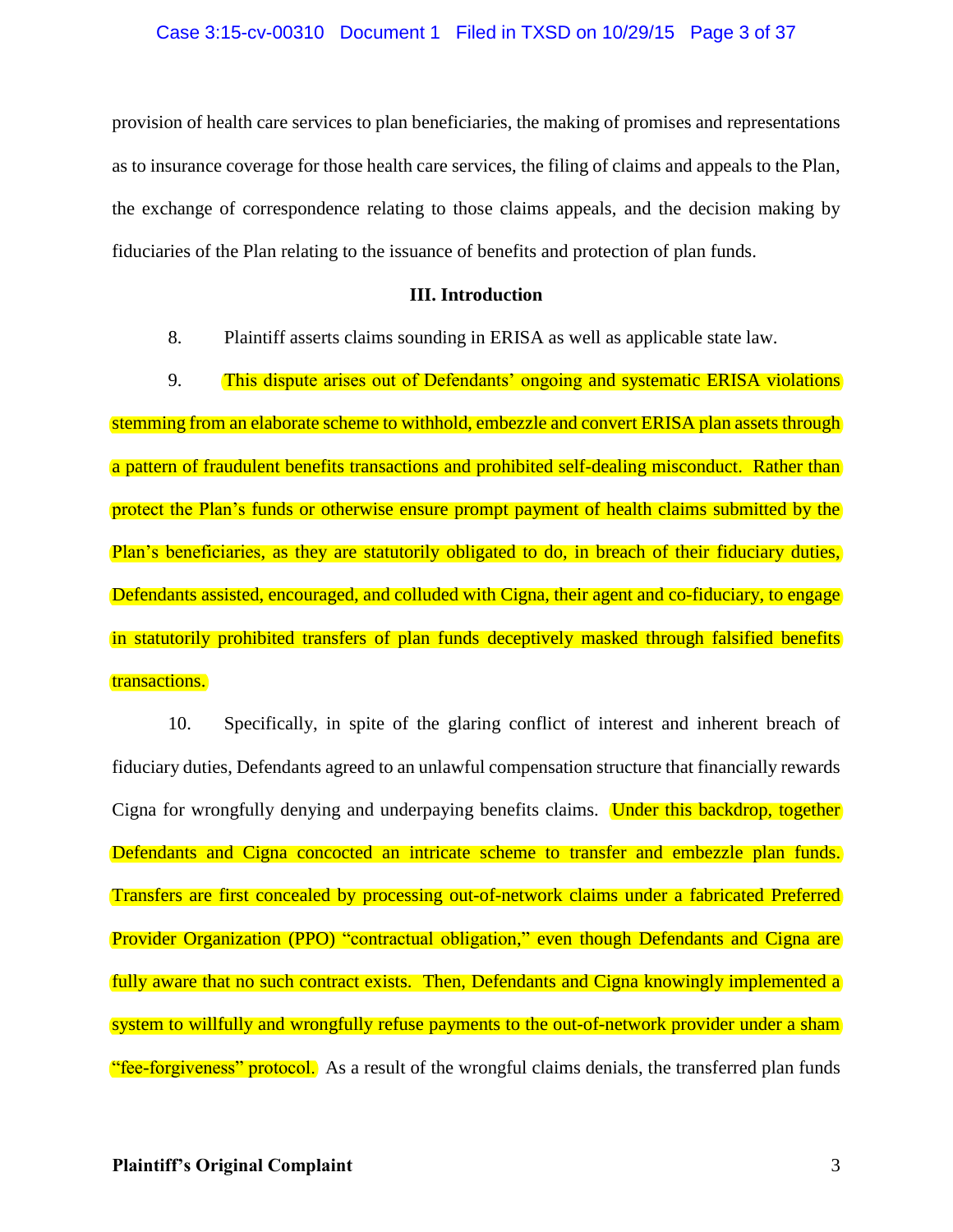#### Case 3:15-cv-00310 Document 1 Filed in TXSD on 10/29/15 Page 4 of 37

are ultimately misappropriated by Cigna, who then fraudulently pays itself with the plan funds, falsely declaring the embezzled funds as compensation generated through managed care and outof-network cost containment "savings," when in truth the claims were never paid and the plan beneficiaries were left exposed to personal liability for their unpaid medical bills.

11. At the heart of this action is Defendants' wholesale failure to uphold their statutory fiduciary duties owed to beneficiaries of the Plan. That is, in direct violation of their statutory fiduciary duties, Defendants knowingly entered into an unlawful agreement with their co-fiduciary Cigna that blatantly ignores, overlooks, and even directly creates prohibited conflicts of interest, permitting Cigna to withhold and claim as compensation to itself amounts Cigna declares as "savings" to the Plan, "savings" that are, in truth, generated by wrongfully denying valid benefits claims. Thus, despite a clear, statutory bar to this type of prohibited, self-dealing transaction, Defendants agreed to a compensation structure that financially rewards Cigna for wrongfully denying even valid benefits claims – resulting in an arrangement where Cigna, a co-fiduciary, reprehensively competes with the Plan's own beneficiaries for entitlement to plan funds. Even more, the amounts Cigna pays to itself are grossly excessive and fundamentally unfair.

12. Despite actual knowledge of Cigna's self-dealing misconduct stemming from repeated alerts and warnings from Plaintiff's numerous official ERISA appeals, Defendants systematically refused to take corrective action, and instead, delegated investigation of the suspected embezzlement to Cigna – the identified perpetrator of the misconduct. Further, Defendants continued to promote, enable, authorize, and ratify Cigna's wrongful misappropriation of plan funds at the direct expense of the Plan's beneficiaries. Defendants violated their statutory fiduciary (and co-fiduciary) duties by promoting, encouraging, authorizing, assisting, and enabling Cigna, their designated agent and co-fiduciary, to unjustly enrich itself through an intricate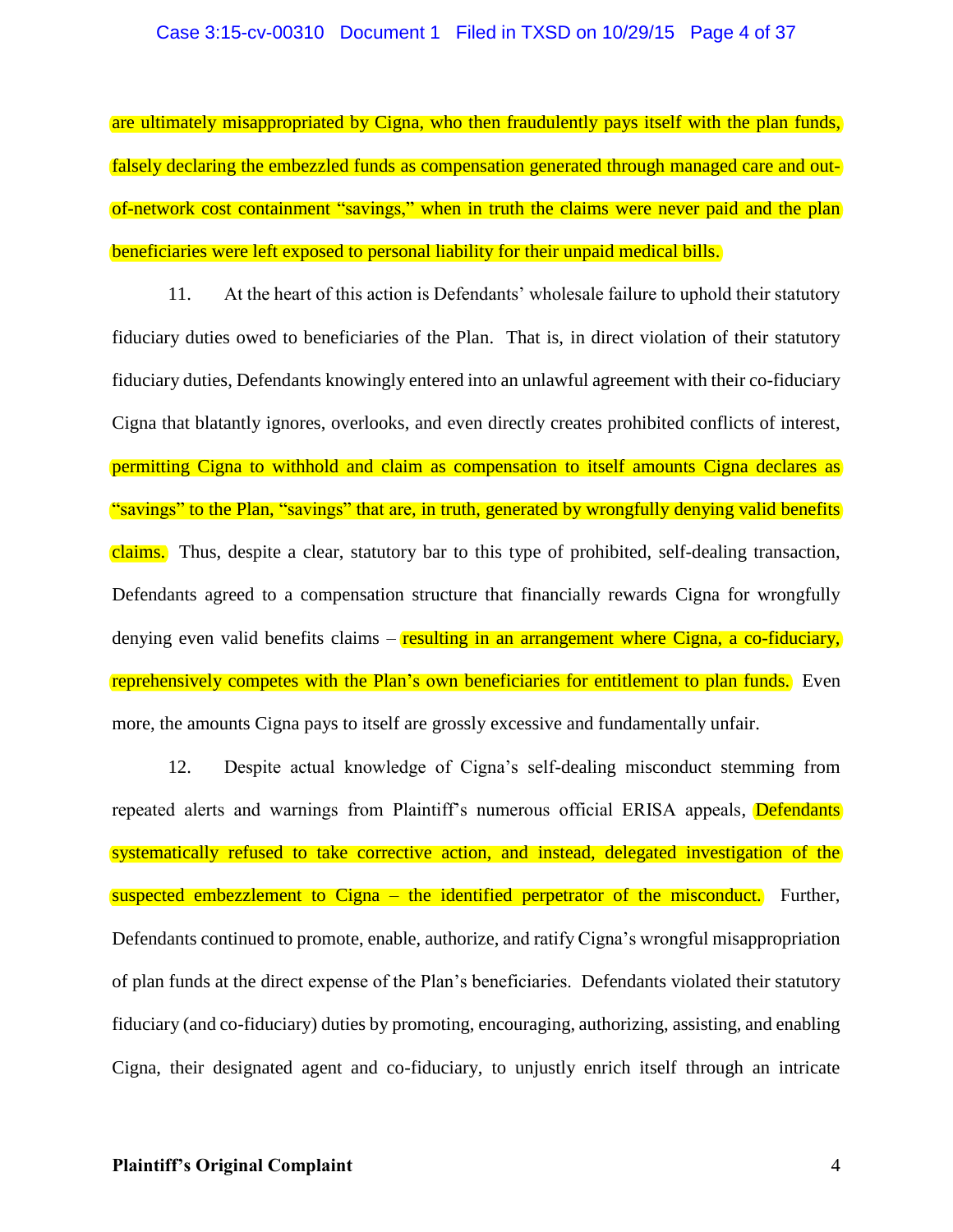#### Case 3:15-cv-00310 Document 1 Filed in TXSD on 10/29/15 Page 5 of 37

embezzlement scheme that inflated Cigna's reported "savings" to the Plan, which Cigna in turn paid to itself as resulting from its "out-of-network cost containment" efforts.

13. The overall harm caused by this embezzlement scheme spans universally, as it has likely caused misleading and inaccurate tax filings reported to the U.S. Department of Treasury, Internal Revenue Service, and Department of Labor Pension and Welfare Benefits Administration. Despite Plaintiff's efforts to alert Defendants of suspected errors and inaccuracies in their filings (such as inflated non-taxable benefits payments amounts believed to include plan funds retained by Cigna as a form of compensation) were wholly ignored and Defendants refused to act.

14. Time and time again, instead of paying the valid benefits claims submitted by the Plan's participants and beneficiaries, Defendants systematically breached their statutory fiduciary duties and knowingly encouraged, enabled, assisted, and colluded with their agent and co-fiduciary Cigna to engage in a scheme of self-dealing misconduct that permitted Cigna to wrongfully profit and embezzle plan funds.

# **IV. General Allegations**

### *A. Background as to Self-Funded Health Plans Governed by ERISA*

15. Generally speaking, throughout America, individuals not eligible for Medicare or Medicaid typically obtain health insurance coverage through his or her own employer, or through a family member's employer. Those employers can provide health insurance on either a fullyinsured or self-funded basis. When an employer provides fully-insured health insurance, the employer and/or employees pay premiums to a third party commercial insurance company, and the medical costs of the employees are paid using the insurance company's funds.

16. By contrast, when health insurance is offered by an employer on a self-funded basis, the employer assumes the risk for payment of the medical claims by sponsoring a benefits plan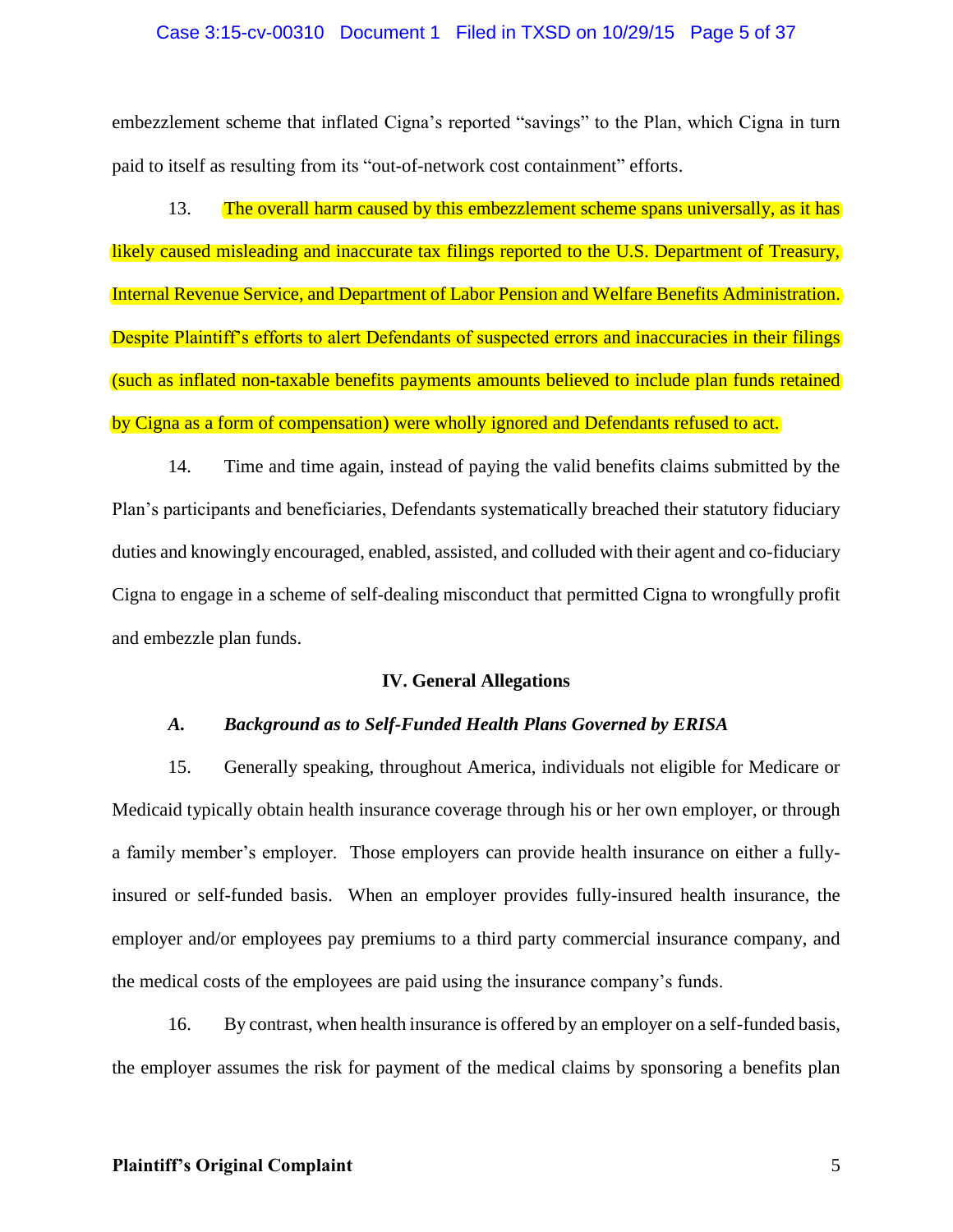## Case 3:15-cv-00310 Document 1 Filed in TXSD on 10/29/15 Page 6 of 37

that forms a specific fund for that purpose. The resulting fund enjoys certain tax breaks, and is funded by the employer and/or employees who contribute premium payments. The health care claims of the enrolled employees and their dependents are then paid with the finances of the fund.

17. Unless exempted, self-funded health benefit plans are governed and regulated by the Employee Retirement Income Security Act of 1974 ("ERISA"). Pursuant to ERISA, by statute, a self-funded health benefit plan must set forth in a written official plan document or plan instrument specific details, such as the terms of eligibility for enrollees, the benefits covered, and more.

18. Often times, an employer who elects to have a self-funded health plan contracts with a third party commercial insurance company to oversee the claims processing and other administrative services. The employer and the third party commercial insurance company, also known as the Third Party Administrator ("TPA"), enter into an Administrative Services Only ("ASO") contract or agreement.

19. Cigna is a third party commercial insurance company that provides TPA administrative services to various self-funded plans under ASO contracts. In exchange for the payment of fees, Cigna provides claims processing and other administrative services to the plans, as well as access to Cigna's network of providers. Cigna's network of providers are considered in-network because they enter into Preferred Provider Organization ("PPO") contracts with Cigna.

20. Pursuant to the PPO contracts between Cigna and its in-network providers, Cigna's in-network providers agree to accept negotiated lower amounts for their services. In-network providers agree to the lower rates in exchange for a higher volume of patients that results from being part of Cigna's published managed care network. Thus, when a plan beneficiary receives health care services from an in-network provider, the Plan is only obligated to pay the in-network

### **Plaintiff's Original Complaint** 6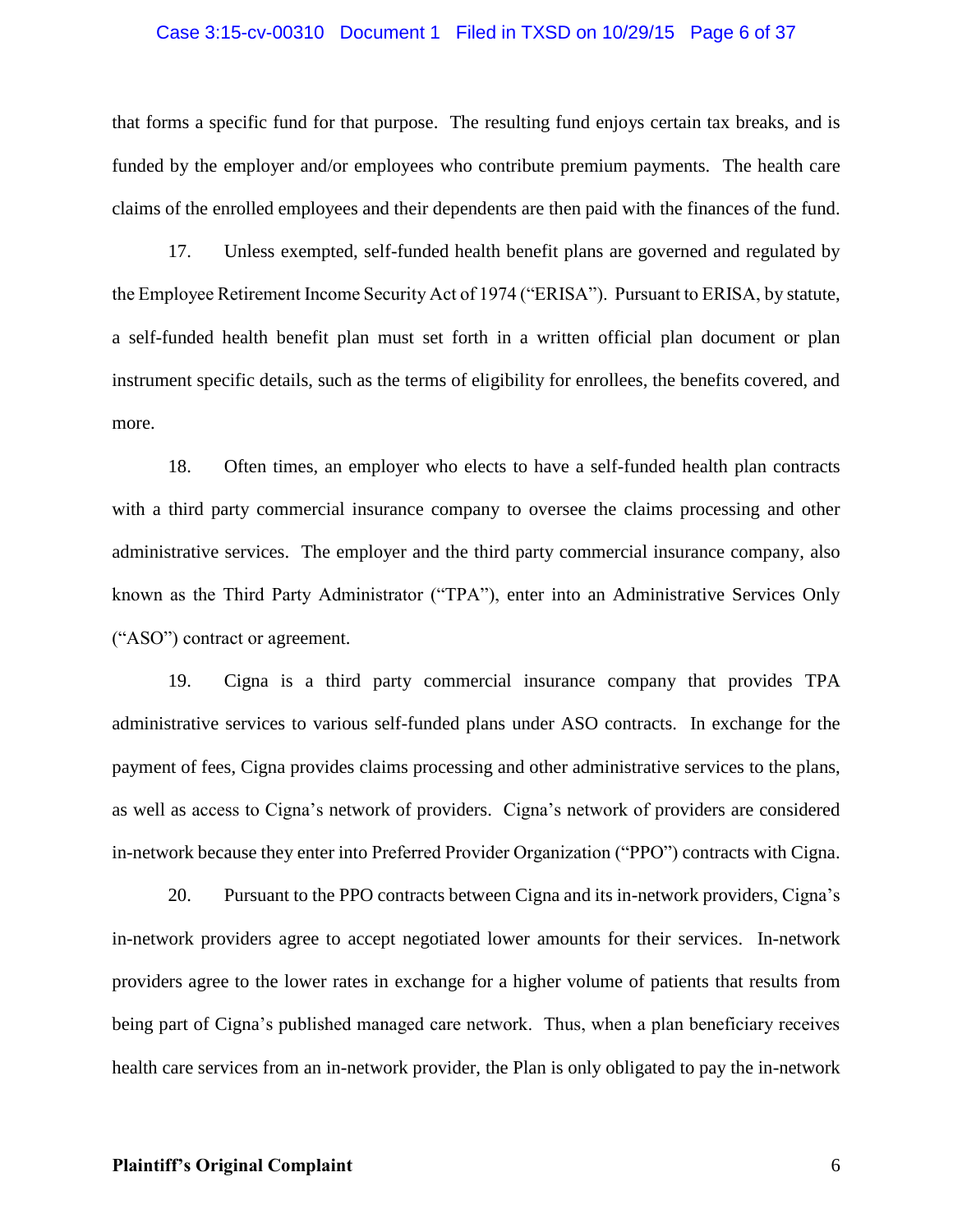# Case 3:15-cv-00310 Document 1 Filed in TXSD on 10/29/15 Page 7 of 37

provider the negotiated amount set by the PPO contract. Critically, pursuant to the PPO contract between the in-network provider and Cigna, the in-network provider agreed to accept the lower negotiated rate as payment in full for the service. That is, under the PPO contract with Cigna, the in-network provider agreed to have no recourse against the patient for any difference in amount between the provider's normal charge for the procedure and the negotiated lower rate. In other words, by contract, the in-network provider is precluded from ever balance-billing the patient.<sup>1</sup>

21. Since the amount owed by the Plan to the in-network provider is already determined by the pre-negotiated fee rates set by the PPO contract with Cigna, and because the PPO contract also precludes the in-network provider from ever balance-billing the patient, the in-network provider's request for payment from the Plan is deemed to be governed by the PPO contract, and is therefore not considered an ERISA claim for benefits.<sup>2</sup>

22. By contrast, an out-of-network provider has no contract with Cigna or the Plan, and is not bound to accept the same lower negotiated rates set forth by any PPO contract or fee schedule. Since there is no contract between the out-of-network provider and Cigna or the Plan, the out-of-network provider is free to "balance bill" the patient for any amounts unpaid by the

<sup>&</sup>lt;sup>1</sup> Balance billing, sometimes also called extra billing, is the industry practice of billing a patient for the difference between what the patient's health insurance chooses to reimburse and what the provider chooses to charge.

 $2$  According to FAQ A-8 of the United States Department of Labor Employee Benefits Administration's Frequently Asked Questions About the Benefit Claims Procedure Regulation, ERISA does not apply to in-network provider's claims for reimbursement when the provider has no recourse against the claimant for the amount in whole or in part not paid by the insurer or managed care organization. *See* [http://www.dol.gov/ebsa/faqs/faq\\_claims\\_proc\\_reg.html.](http://www.dol.gov/ebsa/faqs/faq_claims_proc_reg.html) (ERISA "does not apply to requests by health care providers for payments due them – rather than due the claimant – in accordance with contractual arrangements between the provider and an insurer or managed care organization, where the provider has no recourse against the claimant for amounts, in whole or in part, not paid by the insurer or managed care organization.")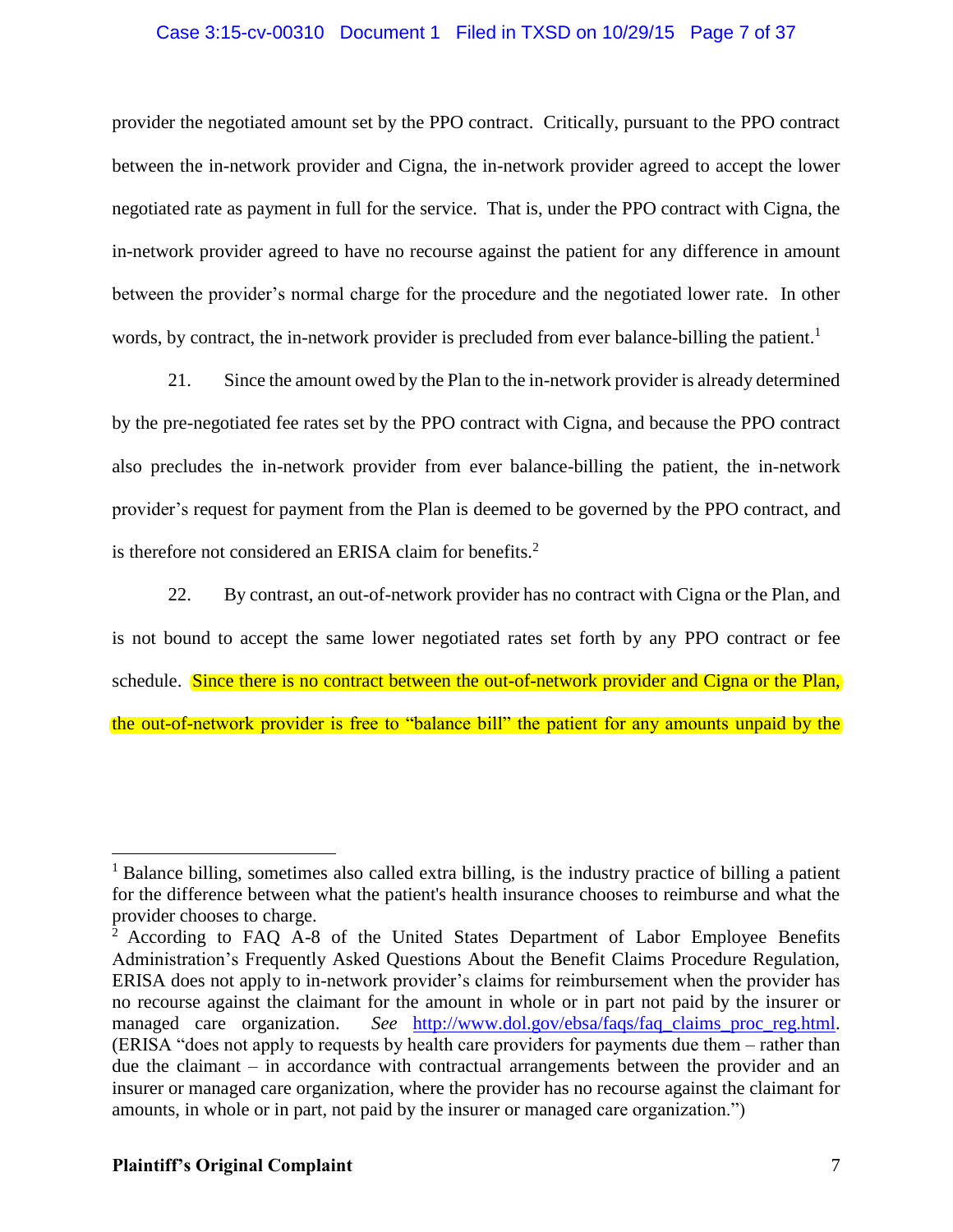# Case 3:15-cv-00310 Document 1 Filed in TXSD on 10/29/15 Page 8 of 37

Plan. This also means that the patient may be pursued and held personally liable by the out-ofnetwork provider for any amounts unpaid by the Plan.

23. Plaintiff is an out-of-network provider that has no contract with Cigna or the Plan. As a non-participating provider, Plaintiff is not subject to any limitations or agreements contained in any PPO contract.

24. CB&I is an employer that sponsors and administers the Chicago Bridge and Iron Medical Plan ("the Plan"), an ERISA governed, self-funded welfare benefit plan created to provide benefits to subscribed CB&I employees and their enrolled dependents (collectively "plan beneficiaries"). In its 2013 plan year, the Plan had approximately 3700 individual active plan beneficiaries.

25. Branded as an "Open Access Plus" "Premier Choice" medical plan, the Plan promises its beneficiaries the freedom to receive and obtain reimbursement for health care services from his or her provider of choice. That is, the medical benefits covered by the Plan includes coverage for health care services from in-network *and* out-of-network providers, permitting the Plan's beneficiaries to seek treatment from a doctor or facility of his or her choice.

26. Under the terms of the Plan, the Plan is required to promptly pay benefits for outof-network services based upon the usual, customary and reasonable rate ("UCR") for that service in the same geographic area. Whenever the Plan pays less than 100% of an out-of-network provider's claim, the Plan's failure or refusal to pay the full amount of the out-of-network provider's charges is deemed an adverse benefit determination under ERISA.<sup>3</sup>

<sup>&</sup>lt;sup>3</sup> See FAQ C-12 of the United States Department of Labor Employee Benefits Administration's Frequently Asked Questions About the Benefit Claims Procedure Regulation, published online at [http://www.dol.gov/ebsa/faqs/faq\\_claims\\_proc\\_reg.html.](http://www.dol.gov/ebsa/faqs/faq_claims_proc_reg.html) (Under ERISA, an adverse benefit determination generally includes any denial, reduction, or termination of, or a failure to provide or make payment (in whole or in part) for, a benefit. In any instance where the plan pays less than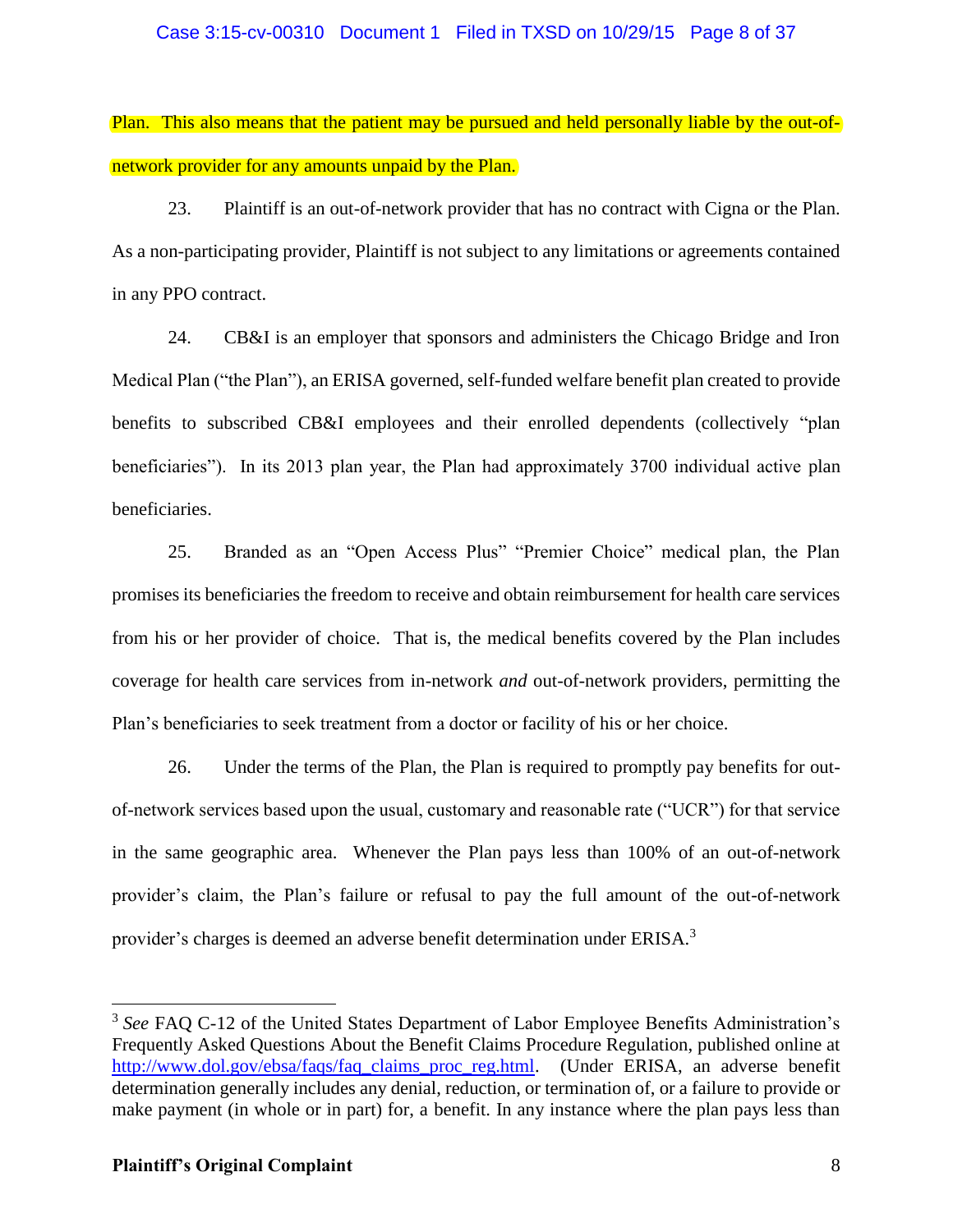# *B. Together with Cigna Defendants Owe Fiduciary Duties to the Plan's Beneficiaries*

27. Under ERISA, a self-funded health benefit plan must set forth in a written official plan document or plan instrument specific details regarding the Plan, such as the terms of eligibility for enrollees, the types of benefits covered, and more. Pursuant to the public policy set forth by ERISA, as a self-funded welfare benefit plan, the Plan shall be interpreted and implemented solely in the best interests of the Plan's beneficiaries *for the exclusive purpose of providing benefits for them.* 4

28. CB&I serves as the Plan Sponsor and Plan Administrator for the Plan. Specifically, CB&I employs individual Dennis Fox ("Mr. Fox") who holds the position of Director of Compensation and Benefits for CB&I. Through his employment and position with CB&I, Mr. Fox is charged with the responsibilities and duties of a Plan Administrator for the Plan.

29. Thus, under ERISA, Defendants serve as trustee-like fiduciaries of the Plan's beneficiaries. As fiduciaries, Defendants must act in accordance with the Plan's governing plan documents and solely in the interests of the Plan's beneficiaries for the exclusive purpose of providing benefits to them. Importantly, a fiduciary of an ERISA plan is forbidden to "deal with the assets of the plan in his own interest" and "shall not cause the plan to engage in a transaction, if he knows or should know that such transaction constitutes a direct or indirect" transfer or lending of plan assets benefitting a co-fiduciary or other party in interest.<sup>5</sup>

30. Together, Defendants and Cigna, the Plan's designated TPA and Defendants'

 $\overline{a}$ 

# **Plaintiff's Original Complaint** 9

the total amount of expenses submitted with regard to a claim, while the plan is paying out the benefits to which the claimant is entitled under its terms, the claimant is nonetheless receiving less than full reimbursement of the submitted expenses, and is treated as an adverse benefit determination.)

<sup>4</sup> *See* 29 U.S.C. § 1104(a)(1)(A).

<sup>5</sup> *See* 29 U.S.C. § 1106(a)(1).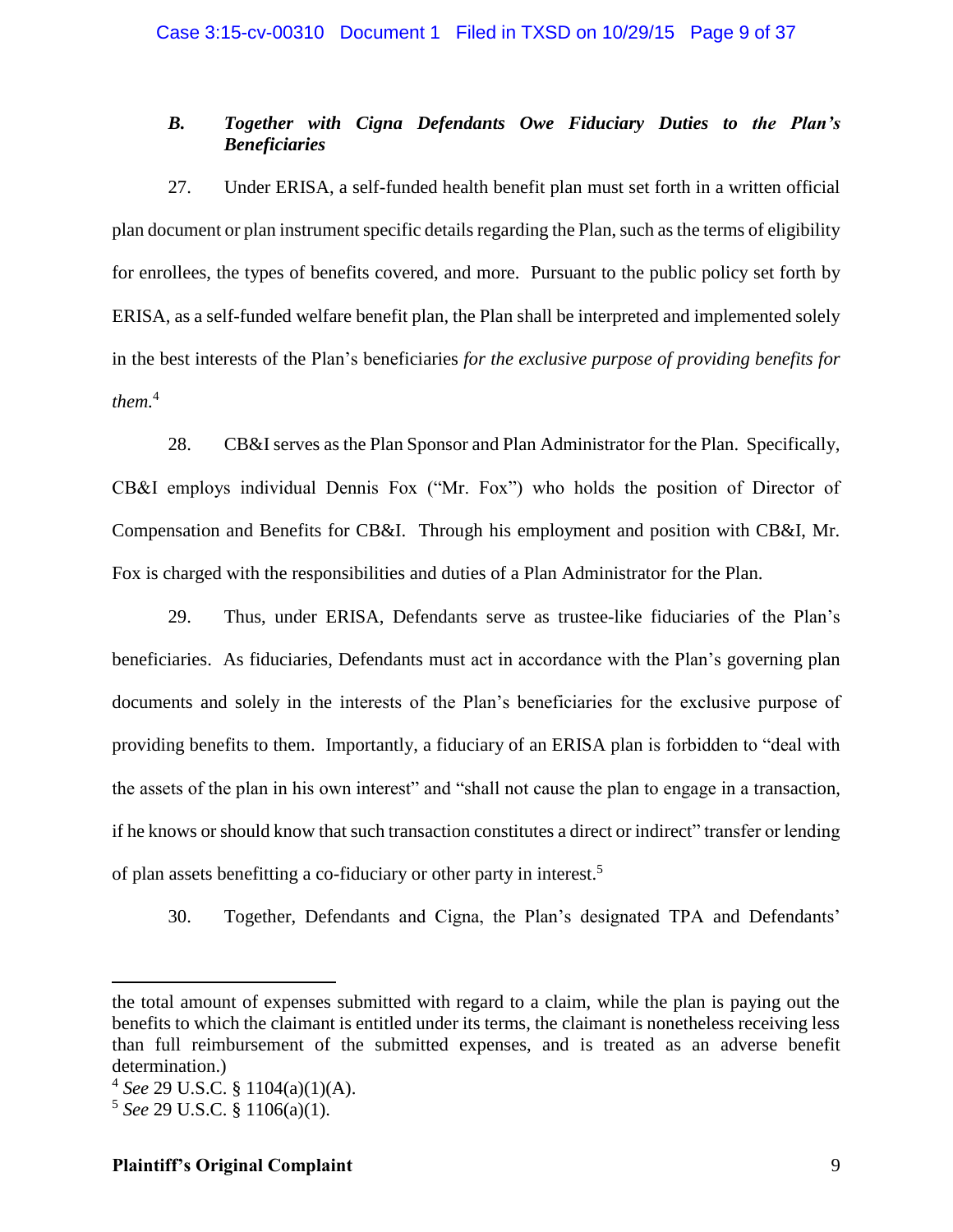## Case 3:15-cv-00310 Document 1 Filed in TXSD on 10/29/15 Page 10 of 37

agent, serve as co-fiduciaries for the Plan. Defendants knowingly empowered Cigna with discretionary authority and control over the claims administration of the Plan, which includes the adjudication of medical claims (along with full and fair review of appealed claims), determinations of coverage and reimbursements, and the disposition of the Plan's assets. Alarmingly, despite the broad power entrusted to Cigna, Defendants never provided Cigna with the master governing plan documents.

# *C. The Plan's Fiduciaries Together Engage in an Elaborate Scheme to Embezzle Plan Funds at the Expense of Beneficiaries*

31. Upon information and belief, in breach of their fiduciary duties, Defendants knowingly encouraged, authorized, assisted, and enabled Cigna, Defendants' designated agent and co-fiduciary, to unjustly enrich itself by misappropriating the Plan's assets at the expense of the Plan's beneficiaries. Specifically, in breach of their fiduciary duties, Defendants and Cigna engaged in a course of conduct which allowed Cigna to conceal plan fund withdrawals as false "contractual obligation" benefits payments that, in truth, were never actually paid to the providers, but were actually embezzled and wrongfully retained by Cigna.

32. Together, Defendants and Cigna promulgated a system of misappropriating plan funds by engaging in the following scheme:

- a. **ONE:** Defendants and Cigna fraudulently processed this out-of-network provider's claims as fake "contractual obligation" claims subject to in-network, PPO pricing or third party repricing agreements;
- b. TWO: After falsely processing the out-of-network claims under an artificial contract that did not actually exist, Defendants and Cigna fraudulently transferred/withdrew plan funds under the guise that payment would be issued to the out-of-network provider;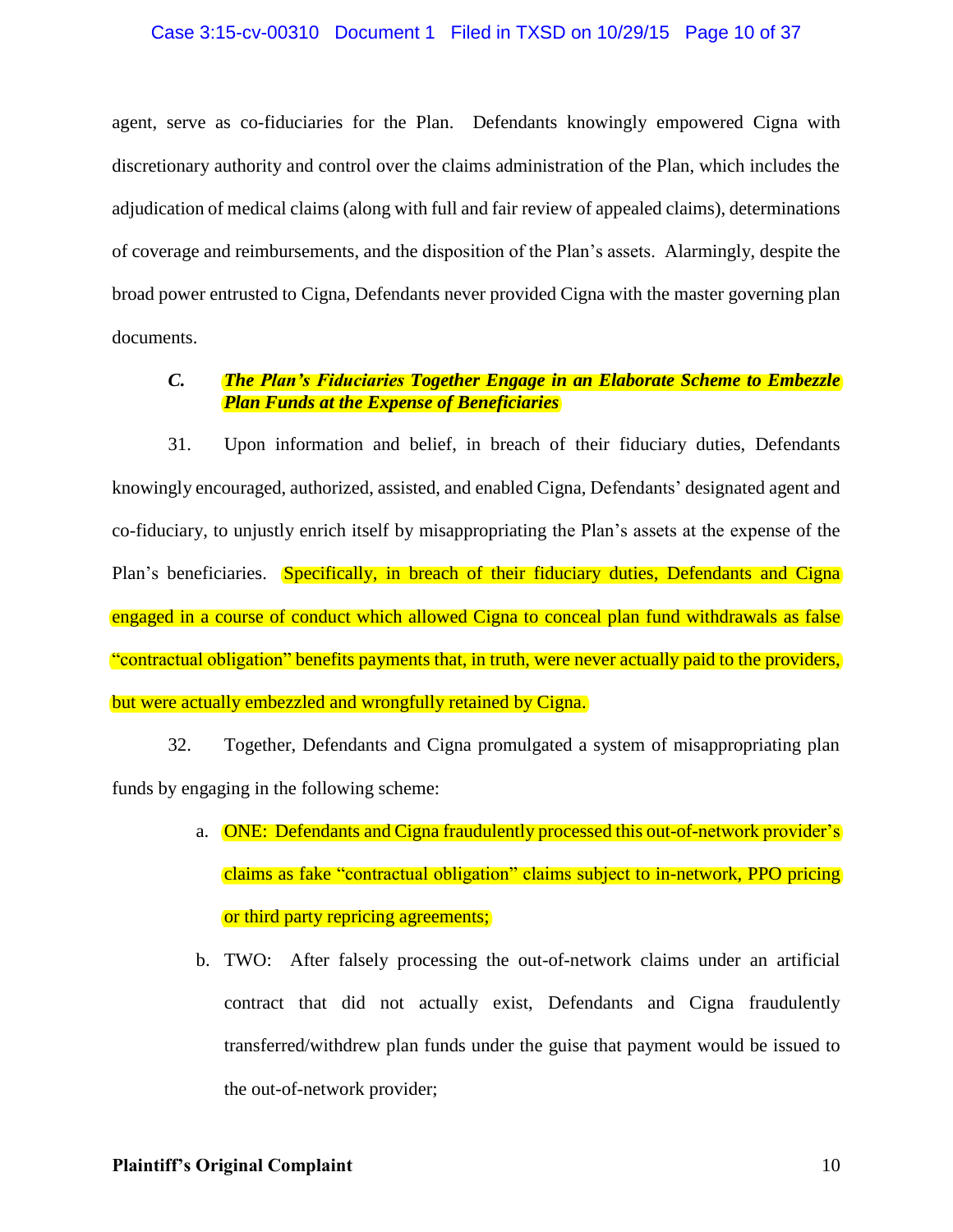- c. THREE: Defendants and Cigna then implemented Cigna's fee-forgiveness protocol scam in order to wrongfully withhold payment to providers. Defendants and Cigna falsely denied and withheld valid benefits claims under the flawed premise that the provider had to first prove that the patient's deductible and coinsurance amounts were collected in full, even when Cigna instructed Plaintiff not to bill the patient any of the charged amounts, and calculated the amounts owed by the patients to be zero; and
- d. FOUR: Following the wrongful denials of valid benefits claims, Cigna kept, converted, and embezzled the withdrawn plan funds, claiming the amounts that were never paid to the providers as a form of nebulous, ASO managed care TPA or other "savings" fees owed to Cigna under its unlawful self-dealing ASO contract. These fees Cigna paid to itself were grossly excessive in amount.

33. Specifically, from the time period of November 2013 forward, every claim submitted by this out-of-network provider on behalf of a participant or beneficiary of the Plan was falsely labeled and processed by Cigna under a fabricated, non-existent Preferred Provider Organization (PPO) contract. That is, as evidenced by the Electronic Provider Remittance Advice ("EPRA") records generated for the submitted claims, Cigna systematically categorized and processed out-of-network claims as being subject to a phony "contractual obligation" when, in fact, no such contract ever applied to those claims.

34. Whenever a claim is processed by an insurance company, the insurance company issues an Explanation of Benefits (EOB) to the Provider, which is sometimes also called the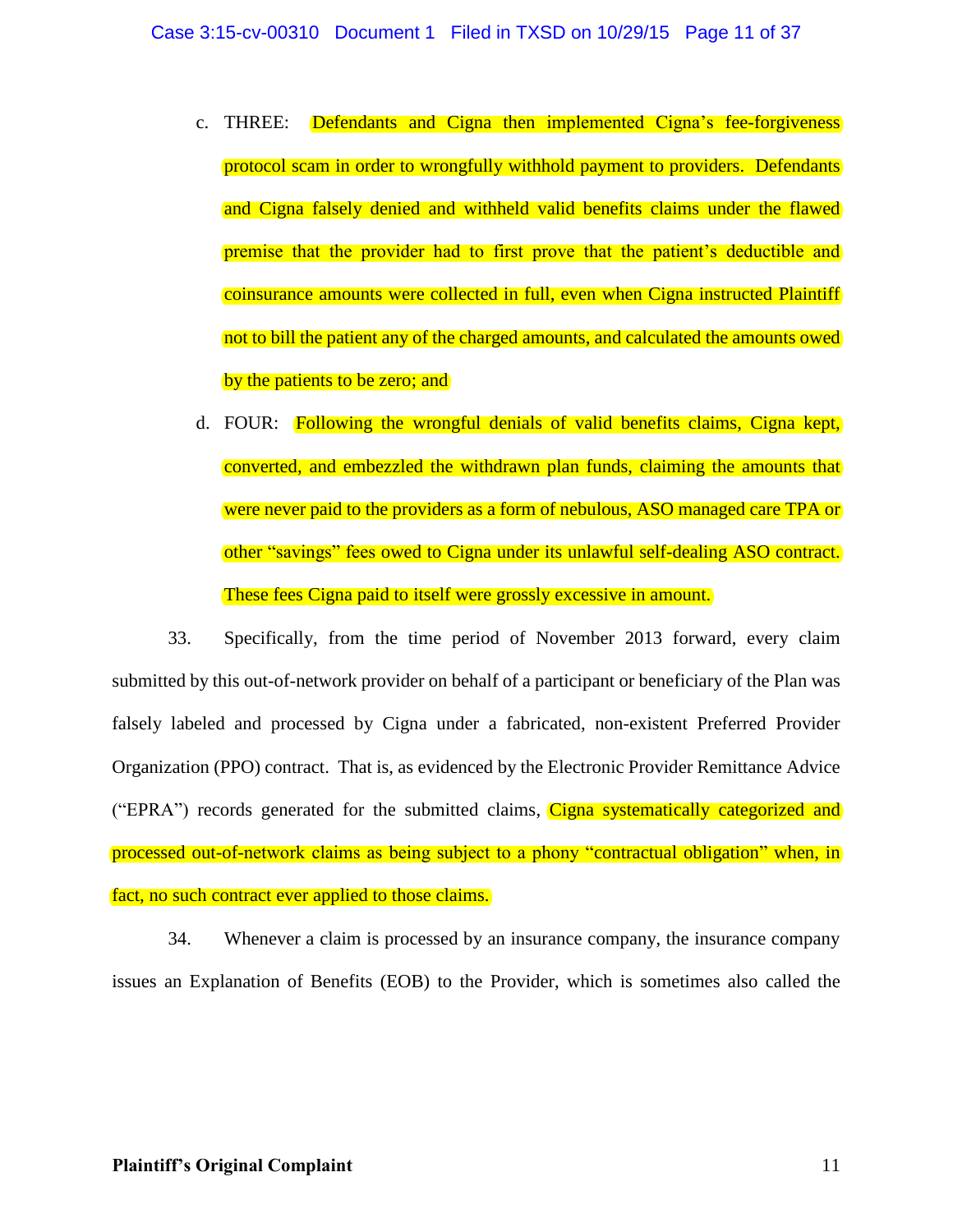# Case 3:15-cv-00310 Document 1 Filed in TXSD on 10/29/15 Page 12 of 37

Provider Remittance Advice (PRA). <sup>6</sup> The EPRA is an electronic version of the EOB/PRA that is created from the data transmitted with the Electronic Remittance Advice (ERA or HIPAA 835) transaction.<sup>7</sup> The ERA or HIPAA 835 is the standard transaction mandated by the Health Insurance Portability and Accountability Act (HIPAA) which utilizes various claim adjustment reason codes (CARC) or remittance advice remark codes (RARC) to communicate information relating to the insurance carrier's processing and payment of the claim. In industry practice, the EPRA serves as an electronic version of the Provider Explanation of Benefits that can be promptly accessed to obtain details of a particular claim in order to trace, record, and auto-post claim payments into the provider's system.

35. Critically, the EPRAs readily show that Cigna mislabeled the claims submitted by Plaintiff under claim adjustment reason code (CARC)/remittance advice remark code (RARC) "CO: Contractual Obligation." This means that the claims had been falsely processed by Cigna as if they fell under a PPO contract, or re-pricing agreement, when in truth, this out-of-network provider never entered into any such agreement. Then, rather than issuing payment of plan funds, Cigna implemented its "fee-forgiveness" scam to wrongfully refuse payment to the providers under a false plan exclusion, reprehensively leaving the Plan's beneficiaries exposed to personal liability for the full amount of their medical bills. Cigna then embezzled and took the plan funds as its own by deceptively claiming that the funds were now owed to Cigna by the Plan as nebulous TPA "savings" fees.

<sup>6</sup> *See* United Healthcare's "835 Definitions & Acronyms" available online at [https://www.unitedhealthcareonline.com/b2c/CmaAction.do?channelId=5f885cfb4ee3c310VgnV](https://www.unitedhealthcareonline.com/b2c/CmaAction.do?channelId=5f885cfb4ee3c310VgnVCM2000002a4ab10a____) [CM2000002a4ab10a\\_\\_\\_\\_.](https://www.unitedhealthcareonline.com/b2c/CmaAction.do?channelId=5f885cfb4ee3c310VgnVCM2000002a4ab10a____)

<sup>&</sup>lt;sup>7</sup> *Id.*, ("The 835 returns payment information that is reported on paper EOB/PRAs (Explanation of Benefits/Provider Remittance Advice) to the provider (or clearinghouse), in an electronic format. The ERA/835 uses claim adjustment reason codes mandated by HIPAA.)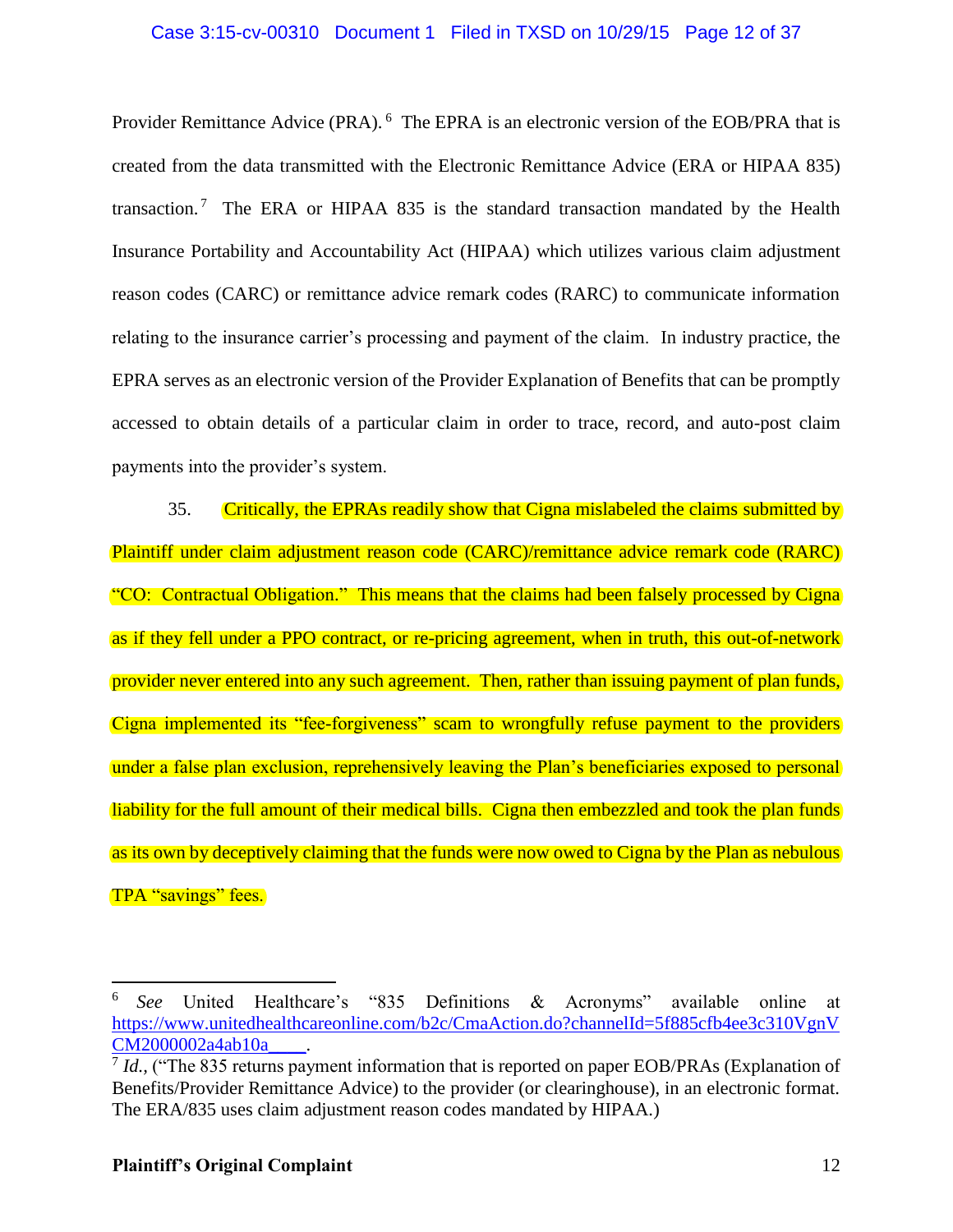# Case 3:15-cv-00310 Document 1 Filed in TXSD on 10/29/15 Page 13 of 37

36. The following exemplar EPRA issued by Cigna on behalf of the Plan (which nearly

mirrors all claims submitted to the Plan that are subject to this dispute) depicts the false claim

adjustment reason codes (CARC)/remittance advice remark codes (RARC) utilized:

| TOWN PK SURG CTR<br>9901 TOWN PARK DR<br>HOUSTON, TX 77036-2343 |             |                            |                              |         |                                   |              |                             |              | NPI:<br>1659422467<br>NON-PAYMENT:<br>140524190556332<br>CHECK DATE:<br>05/24/2014<br>PRODUCTION DATE: 05/24/2014 |                    |                        |                    |                   |  |
|-----------------------------------------------------------------|-------------|----------------------------|------------------------------|---------|-----------------------------------|--------------|-----------------------------|--------------|-------------------------------------------------------------------------------------------------------------------|--------------------|------------------------|--------------------|-------------------|--|
| PROV                                                            |             | SERV DATE                  | POS                          | NOS     | PROC                              | MODS         | BILLED                      | ALLOWED      | DEDUCT                                                                                                            | COINS              | GRP/RC-AMT             |                    | PROV PD           |  |
| NAME:                                                           |             |                            |                              |         | MBR: U0667335401                  |              | ACNT: 27648                 |              |                                                                                                                   | ICX: 9651413593790 |                        |                    |                   |  |
| GRP/POL NUM: 3209228                                            |             | 0508 050814                | 831 1<br>SUB NOS: 1          |         | 31255 RT<br>REM: N130             |              | 9661.25                     | 0.00         | 0.00                                                                                                              | 0.00               | $CO - 96$              | 9661.25            | 0.00              |  |
|                                                                 |             | 0508 050814                | 831 1<br>SUB NOS: 1          |         | 31255 LT<br>REM: N130             |              | 9661.25                     | 0.00         | 0.00                                                                                                              | 0.00               | CO-96                  | 9661.25            | 0.00              |  |
|                                                                 |             | 0508 050814                | 831 1<br>SUB NOS: 1          |         | 31267 RT<br>REM: N130             |              | 7720.63                     | 0.00         | 0.00                                                                                                              | 0.00               | $CO - 96$              | 7720.63            | 0.00              |  |
|                                                                 |             | 0508 050814                | 831 1<br>SUB NOS: 1          |         | 31267 LT<br>REM: N130             |              | 7720.63                     | 0.00         | 0.00                                                                                                              | 0.00               | $CO - 96$              | 7720.63            | 0.00              |  |
|                                                                 |             | 0508 050814                | 831 1<br>SUB NOS: 1          |         | 31288 RT<br>REM: N130             |              | 7720.63                     | 0.00         | 0.00                                                                                                              | 0.00               | $CO - 96$              | 7720.63            | 0.00              |  |
|                                                                 |             | 0508 050814                | 831 1<br>SUB NOS: 1          |         | 31288 LT<br>REM: N130             |              | 7720.63                     | 0.00         | 0.00                                                                                                              | 0.00               | $CO - 96$              | 7720.63            | 0.00              |  |
|                                                                 |             | 0508 050814<br>0508 050814 | 831 1<br>SUB NOS: 1<br>831 1 |         | 31276 RT<br>REM: N130<br>31276 LT |              | 7720.63<br>7720.63          | 0.00<br>0.00 | 0.00<br>0.00                                                                                                      | 0.00<br>0.00       | $CO - 96$<br>$00 + 96$ | 7720.63<br>7720.63 | 0.00<br>0.00      |  |
| PT RESP                                                         | 0.00        |                            | SUB NOS: 1                   |         | REM: N130                         | CLAIM TOTALS | 65646.28                    | 0.00         | 0.00                                                                                                              | 0.00               |                        | 65646.28           | 0.00              |  |
| ADJ TO TOTALS:<br>TOTALS:                                       | # OF CLAIMS |                            | BILLED AMT                   | PREV PD | 0.00                              | ALLOWED AMT  | INTEREST 0.00<br>DEDUCT AMT | COINS AMT    | LATE FILING CHARGE<br>RC-AMT                                                                                      | 0.00<br>PROV PAID  |                        | NET<br>PROV ADJ    | 0.00<br>CHECK AMT |  |
|                                                                 |             | ı                          | 65646.28                     |         |                                   | 0.00         | 0.00                        | 0.00         | 65646.28                                                                                                          | 0.00               |                        | 0.00               | 0.00              |  |



Contractual obligations. The patient may not be billed for this amount Non-covered charge(s). At least one Remark Code must be provided (may be comprised of either the NCPDP Reject<br>Reason Code, or Remittance Advice Remark Code hust be provided (may be comprised of either the NCPDP Reject Identification Segment (loop 2110 Service Payment Information REF), if present. Consult plan benefit documents/guidelines for information about restrictions for this service.

37. As depicted in the exemplar EPRA above, in processing any claim submitted by Plaintiff, an out-of-network, non-participating provider, Cigna utilized particular CARC/RARC codes to mask each submitted out-of-network claim as being subject to a false, sham Preferred Provider Organization ("PPO") type contract. In fact, Cigna mischaracterized each billed charge submitted by Plaintiff as being subject to a "CO" "Contractual Obligation," even though it is indisputable that no such contract between this provider and Cigna exists.

38. The deception of processing the claim as subject to a fake PPO contract is further shown by Cigna's calculation of the patient's responsibility ("PT RESP") at "0.00" and the declaration that "the patient may not be billed" for any of the amounts charged. These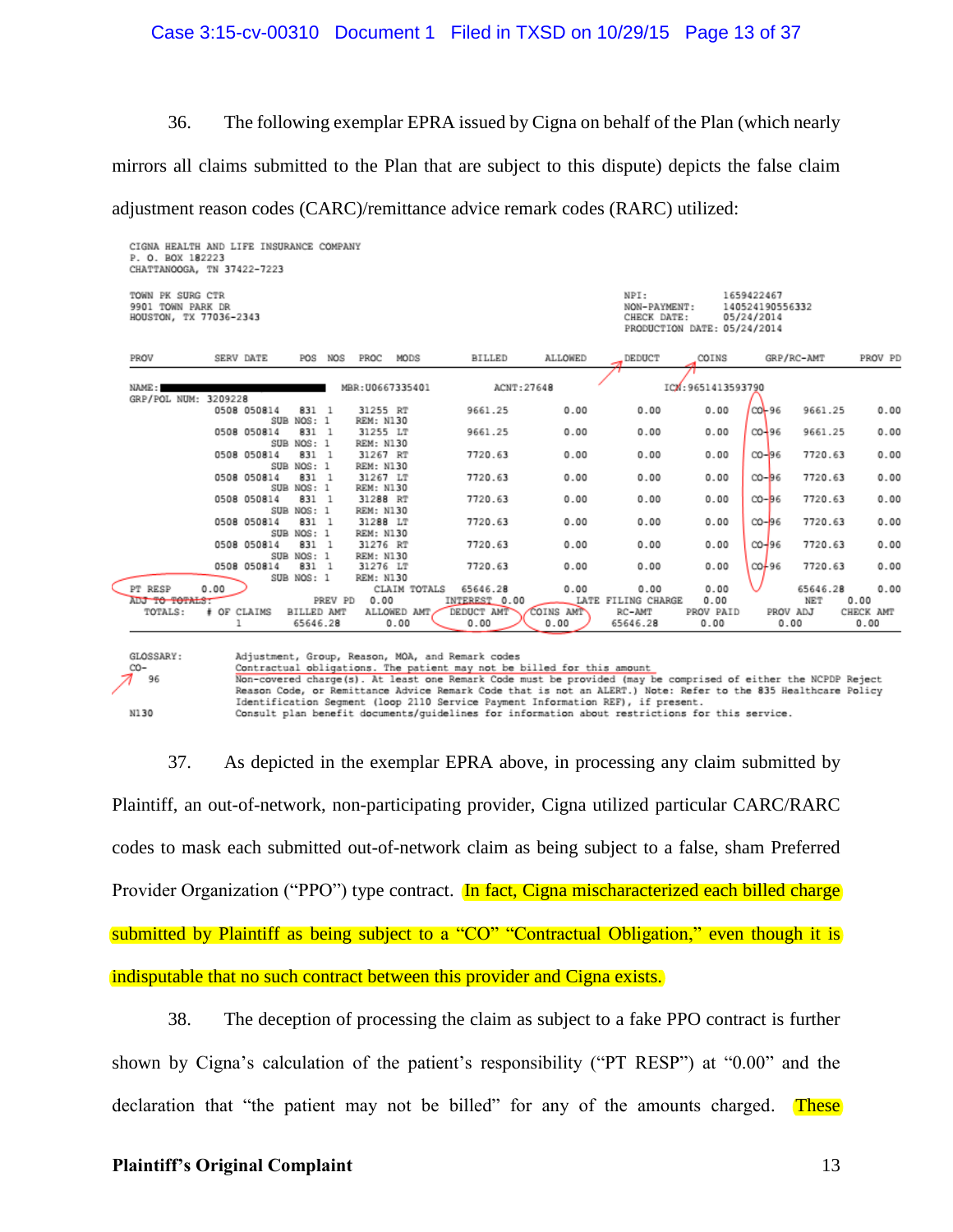## Case 3:15-cv-00310 Document 1 Filed in TXSD on 10/29/15 Page 14 of 37

representations falsely suggest that either: 1) 100% of the billed charges were paid by the plan to the provider, or 2) the charges were subject to some contractual discount (i.e. PPO contract or repricing discount). Neither is true.

39. Importantly, for every billed charge submitted, Cigna calculated the patients' deductible amounts – noted as "DEDUCT" in the EPRAs – as "0.00." Likewise, for every billed charge, Cigna calculated the patients' coinsurance amounts – under "COINS" – as "0.00."

40. Collectively, all of these codes deliver the false message that the patient's claim was governed by a PPO contract that prohibited this provider from balance-billing the patient, when in truth, the patient remains personally liable for any amounts charged but not paid by the Plan. These codes serve as trick signals meant to conceal this out-of-network provider's claim under a fabricated PPO "contractual obligation" in order to allow Cigna to withdraw the billed amounts from the Plan's benefits account, hiding the transfer of plan funds among the other withdrawals from the Plan that were truly subject to a PPO or re-pricing agreement.

41. Then, in order to proceed with its scheme to embezzle the withdrawn plan funds, rather than paying the withdrawn amounts to the provider, Cigna implemented its "fee-forgiving" scam, whereby Cigna unjustly demands proof from the provider that the patients' deductibles and co-insurance amounts were collected in full as a contrived precondition of payment of benefits. <sup>8</sup> Cigna claimed that "the Plan has no obligation to pay" until it receives proof from the provider that in advance of providing services to the patients, the patients' deductibles and co-insurance amounts were satisfied in full. In practice, unless an out-of-network provider submitted proof that

<sup>8</sup> For a detailed background as to Cigna's "fee-forgiving protocol," please *see North Cypress v. Cigna,* 781 F.3d 182, 189-190 (5th Cir. 2015)(explaining that Cigna's position was that patients were not insured for medical costs unless the out of network provider billed them for their coinsurance responsibility and that there were strong arguments that Cigna's interpretation is "not legally correct").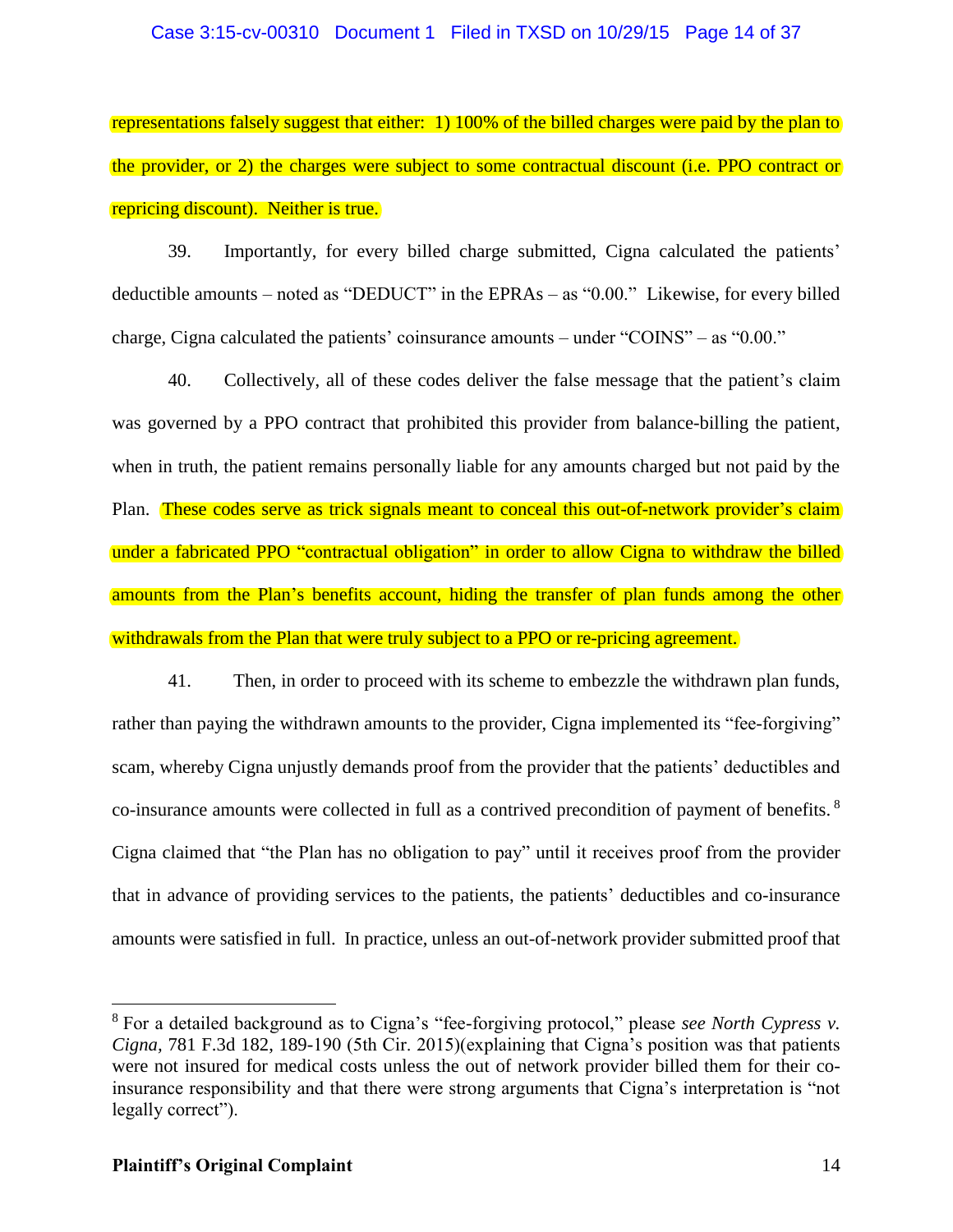#### Case 3:15-cv-00310 Document 1 Filed in TXSD on 10/29/15 Page 15 of 37

it collected 100% of a patient's deductible and coinsurance amounts prior to providing health care services, Cigna withheld the entire claims amount it withdrew from the Plan's benefits account when it processed the claim as being subject to a fake PPO contractual obligation.

42. Cigna's disingenuous basis for demanding this proof stems from an extraneous clause drafted by Cigna and contained in Cigna's ASO form document (a non-plan document), which states: "[c]harges which you are not obligated to pay or for which you would not have been billed except they were covered under the plan are not covered." Based upon Cigna's strained misinterpretation of the clause, Cigna unfairly demands proof that the patients' deductibles and co-insurance amounts were paid in full in advance of the services, despite the fact that the actual Plan documents do not contain any plan language which discloses or otherwise notifies the average plan participant that his or her coverage under the plan is conditioned upon the provider's full collection of deductible or coinsurance from those participants. In other words, there are no Plan documents that contain any language that clearly communicates to a regular plan member that there is no insurance coverage for services unless he or she is charged co-insurance by the provider. Nor is there any language in the Plan documents that clearly communicates to an average plan participant that the provider must collect all applicable deductible or co-insurance before triggering any benefit coverage for the service.

43. The self-dealing embezzlement scheme perpetrated by Cigna and Defendants is even more repugnant because Cigna duplicitously demands proof from the provider that it collected the patient's co-insurance and deductibles in full *when it explicitly instructed the provider not to bill the patient.* As depicted above, in Cigna's contradicting EPRA, Cigna calculates patient responsibility at "0.00" and brazenly declares that "the patient may not be billed" for any of the billed charges. Further, for every billed charge submitted, Cigna calculated the Patients'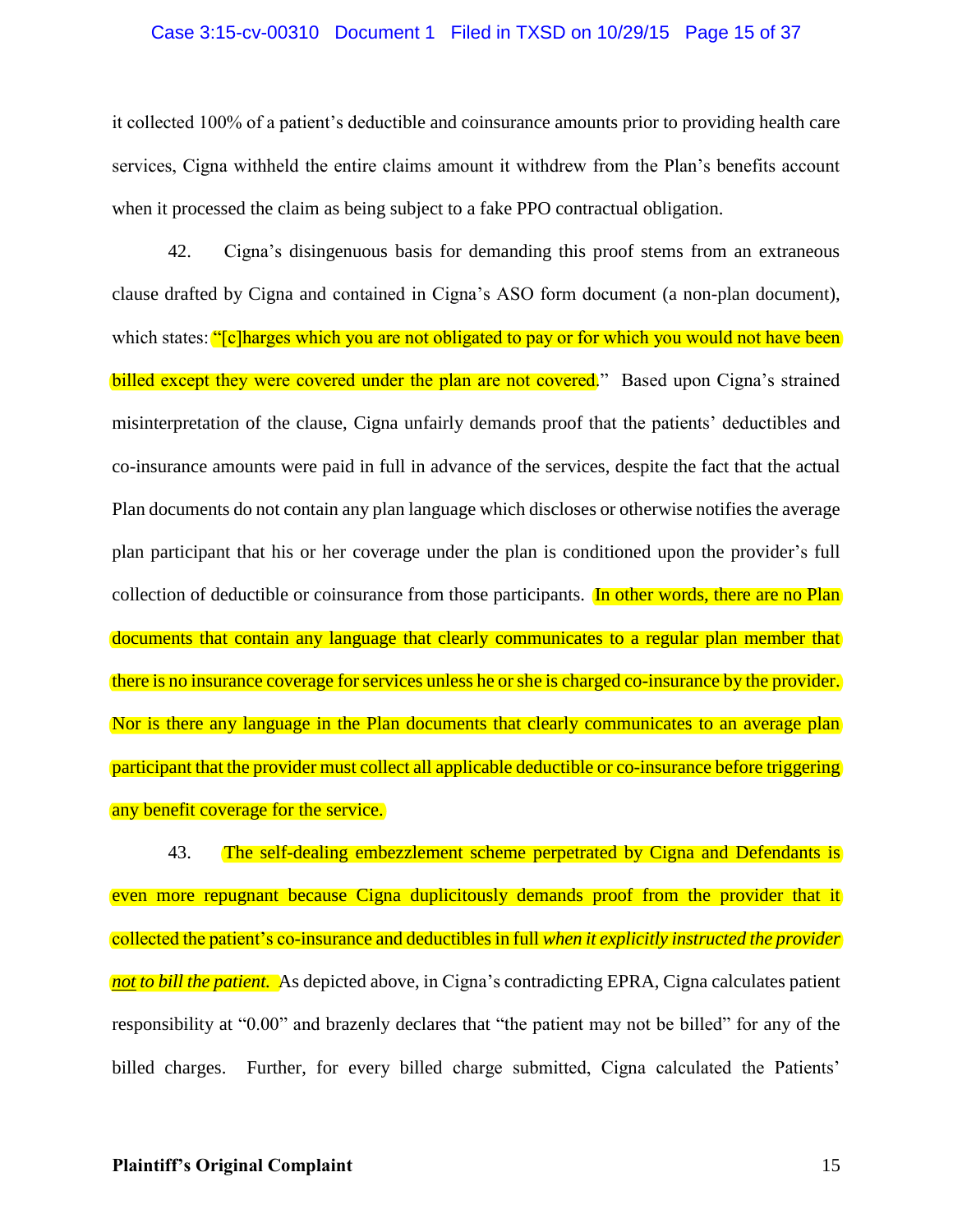### Case 3:15-cv-00310 Document 1 Filed in TXSD on 10/29/15 Page 16 of 37

deductible and coinsurance amounts as "0.00," suggesting that the patients already satisfied their annual deductible and maximum annual out-of-pocket amounts, which means that 100% of the patients' claims were covered and owed by the Plan.

44. In other words, while on one hand Cigna informs the provider that the patient's coinsurance and deductible amounts equate to zero and directs the provider "not" to bill the patient for any amount, on the other hand, Cigna denies payment to the provider for exactly the reverse because the provider somehow lacks proof that it billed and collected the patient's coinsurance and deductible amounts in full.

45. Critically, Cigna does not equally require the same proof that deductibles and coinsurance amounts were collected in full from its in-network providers. That is, Cigna has never enforced a similar "fee forgiveness protocol" against its in-network providers or patients. Further, even under Cigna's tenuous reading that the "not obligated to pay" clause requires proof that deductibles and co-insurance amounts were collected in full, which was rejected by the United States Fifth Circuit Court of Appeals as being not "legally correct,"<sup>9</sup> the exclusion cannot apply when the patient already satisfied his or her maximum out of pocket amounts under the plan.

46. Importantly, even though the amounts taken by Cigna were never actually paid to the provider, Cigna failed to return the withdrawn funds to the Plan within the sixty day time period mandated by the Department of Labor. Rather, Cigna ultimately embezzled and kept the funds by claiming the amounts as its own compensation for generating "savings" through provider negotiations - negotiations that never actually occurred. All in all, Defendants' and Cigna's joint scheme of masking plan fund withdrawals under a fabricated PPO contract, then profiting through "savings" generated by false denials of valid claims, has potentially resulted in an even grander

9 *Id.*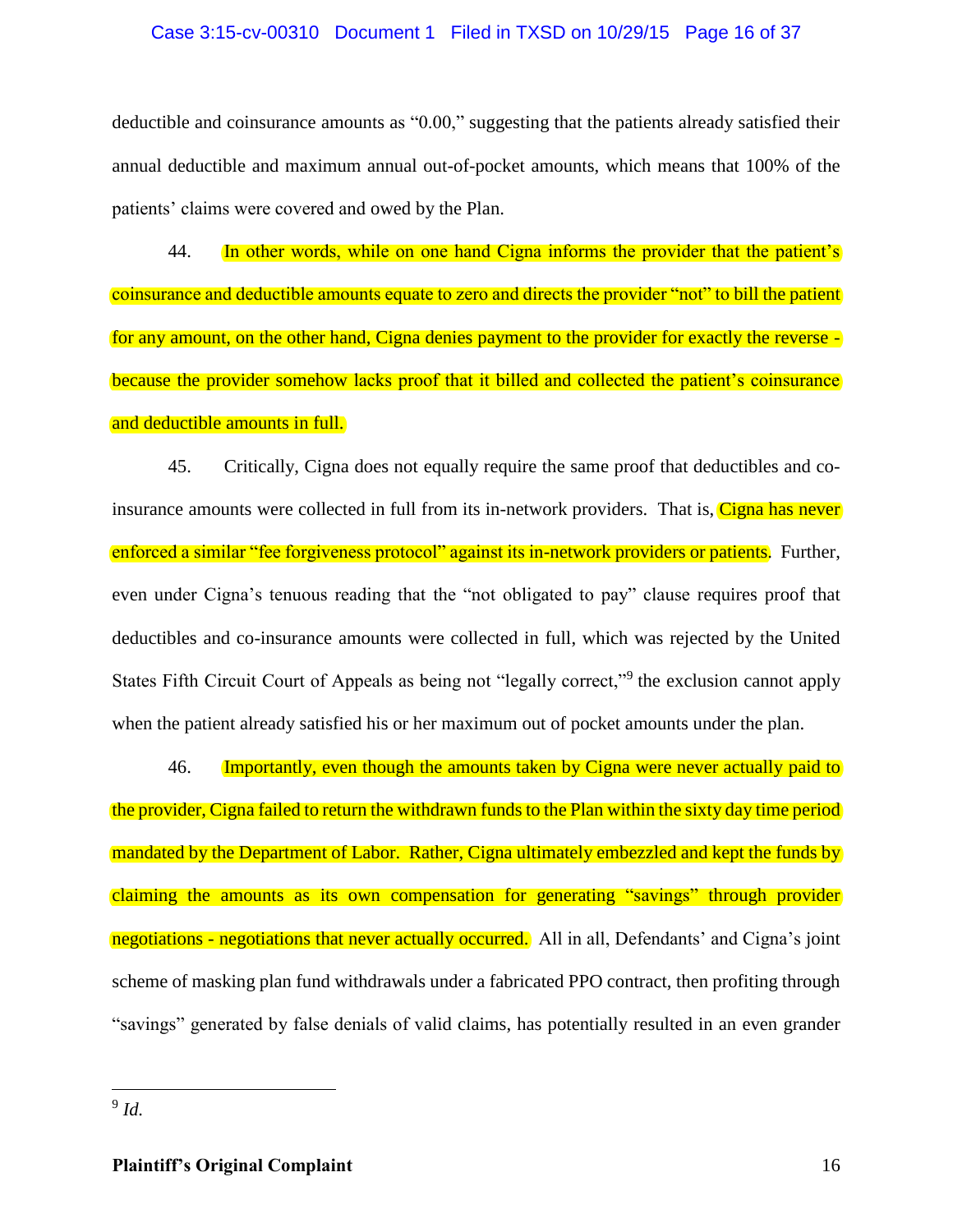#### Case 3:15-cv-00310 Document 1 Filed in TXSD on 10/29/15 Page 17 of 37

web of tax fraud, as it is probable that the amounts reported by Defendants as non-taxable paid "benefits claims" in their Form 5500 Tax Filings were inaccurate.

47. Together with Cigna, Defendants knowingly and systematically violated ERISA regulations that statutorily forbid self-dealing transactions of a fiduciary. In addition to the EPRAs that plainly expose their embezzlement scheme, the ASO contract between Defendants and Cigna alone revealsindisputable self-dealing misconduct. Indeed, despite the obvious conflict of interest, Defendants agreed to compensate Cigna based upon savings or recovery that Cigna generates for the Plan by either denying or underpaying the claims submitted by providers. Thus, while Defendants endow Cigna with discretionary authority over the Plan, they also foolishly empower Cigna with a compensation structure that rewards Cigna for denying or underpaying claims. In other words, contrary to their fiduciary duties owed to the Plan's beneficiaries, Defendants contracted with Cigna in a manner that incentivizes Cigna to make benefits determinations not based upon the true terms of the Plan, but rather, based upon keeping the "savings" as high as possible, in order to maximize profit to Cigna. The harm to plan beneficiaries is even further compounded by Defendants' failure to track or confirm the legitimacy of the vague and mysterious "savings" declared by Cigna when Cigna pays itself with plan funds.

# *D. Relying Upon Defendants' Representations as to Coverage, Plaintiff Provided Medically Necessary Services to Beneficiaries of the Plan*

48. The Plan purports to provide out-of-network benefits to its beneficiaries. Branded as an "Open Access Plus" "Premier Choice" medical plan, the Plan promises its beneficiaries the freedom to receive and obtain reimbursement for health care services from his or her provider of choice, including services obtained from out-of-network providers. Under the terms of the Plan, the Plan must promptly pay benefits for out-of-network services based upon the usual, customary and reasonable rate ("UCR") for that service in the same geographic area.

# **Plaintiff's Original Complaint** 17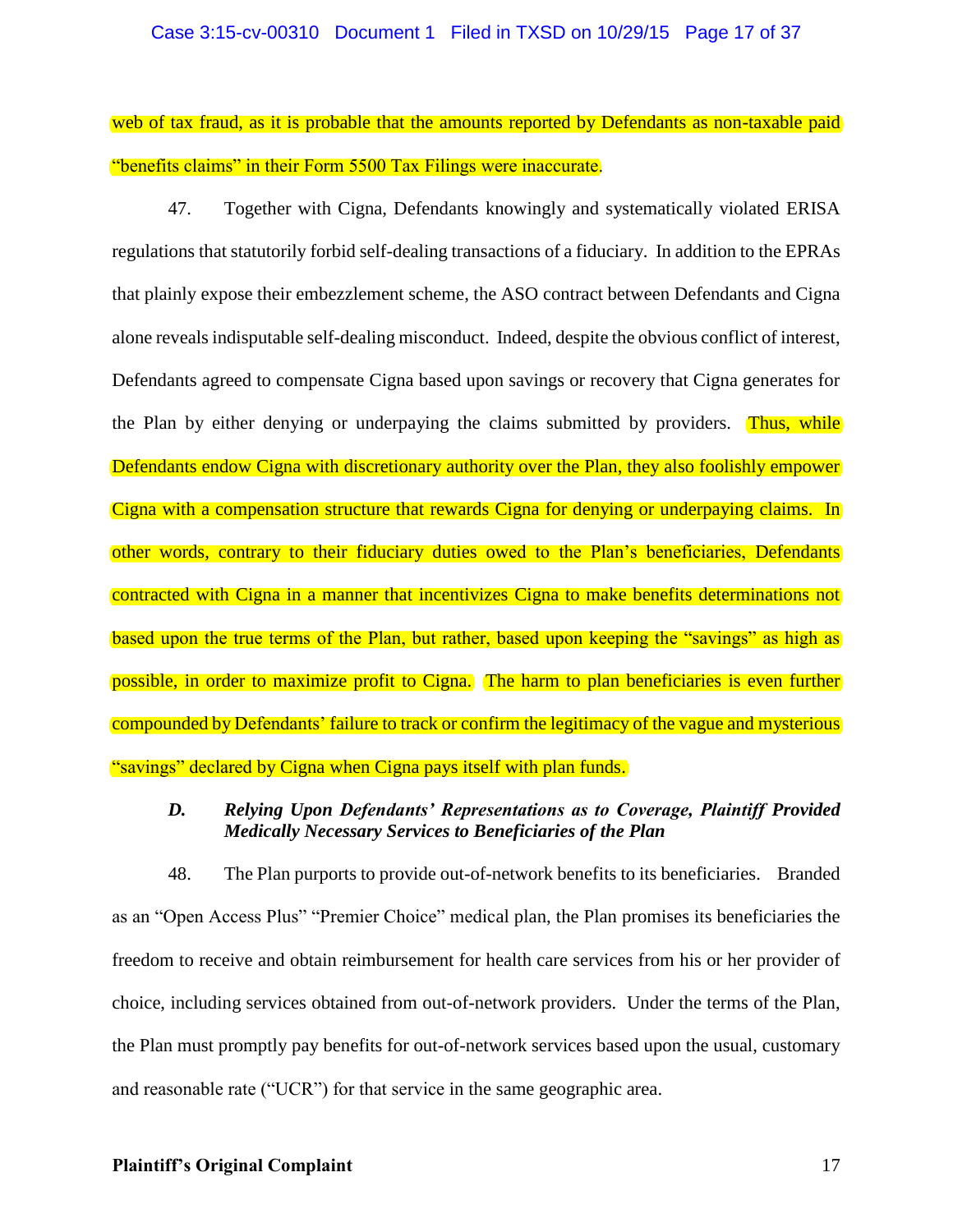## Case 3:15-cv-00310 Document 1 Filed in TXSD on 10/29/15 Page 18 of 37

49. Plaintiff is a non-participating, out-of-network health care provider. Plaintiff has no contract with Cigna, or with the Plan.

50. Plaintiff provided health care services to several beneficiaries of the Plan. Specifically, Plaintiff rendered surgical services to the following beneficiaries of the Plan (hereinafter collectively the "Assignor-Patients"):

- Patient C.B. #44061 on March 27, 2014;
- Patient A.Z. #27648 on May 8, 2014;
- Patient W.W. #46735 on June 16, 2014;
- Patient J.C. #30020 on October 31, 2014;
- Patient B.G. #47892 on November 18, 2013;
- Patient T.N. #37458 on December 17, 2014;
- Patient T.L. #47585 on February 26, 2015;
- Patient K.C. #48621 on February 26, 2015; and
- Patient K.N. #49034 on June 17, 2015.

51. During the patient registration process, prior to receiving health care services from Plaintiff, each of the Assignor-Patients signed various forms acknowledging his or her understanding of personal financial responsibility for the amounts charged by Plaintiff, and that he or she remained fully obligated for all uncovered portions of the claims. By signing the forms, each Assignor-Patient acknowledged and agreed to the following terms: *"I understand and agree that I am legally responsible for any and all actual total charges expressly authorized by me regardless of any applicable insurance or benefit payments;"* and that*"[Patient] will be personally responsible for [Patient's] account balance regardless whether or not if your insurance will pay for your total balance of your claims."* The Assignor-Patients did not know or otherwise bear an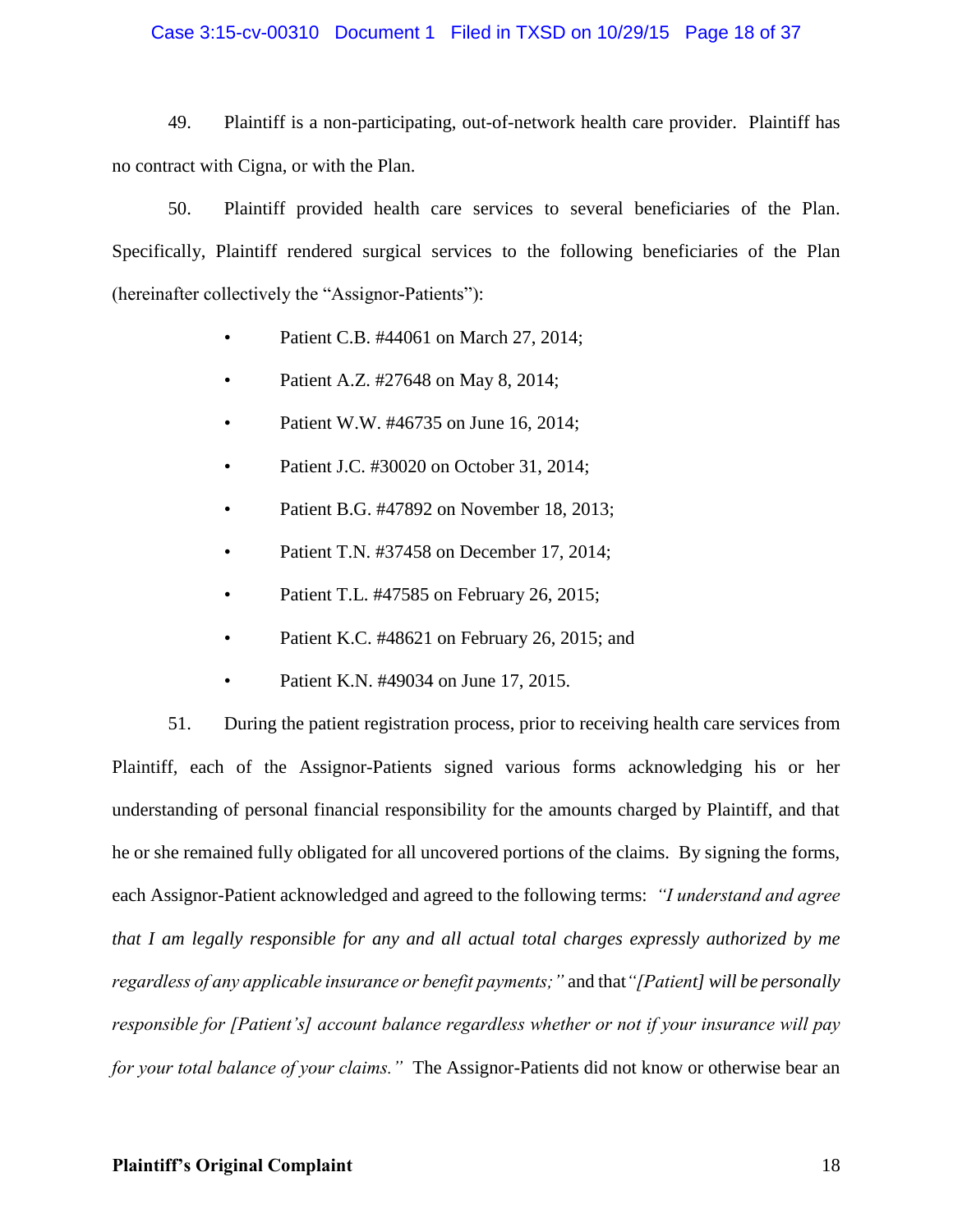understanding that their out-of-network coverage under the Plan was conditioned upon Plaintiff's

upfront collection of their deductibles and co-insurance amounts in full.

52. Each Assignor-Patient also signed an Assignment of Benefits and Designation of

Authorized Benefits ("AOB") stating:

*In considering the amount of medical expenses to be incurred, I, the undersigned, have insurance and/or employee health care benefits coverage with the above captioned, and hereby assign and convey directly to the above named healthcare provider(s), as my designated Authorized Representative(s), all medical benefits and/or insurance reimbursement, if any, otherwise payable to me for services rendered from such provider(s), regardless of such provider's managed care network participation status. I understand and agree that I am legally responsible for any and all actual total charges expressly authorized by me regardless of any applicable insurance or benefit payments. I hereby authorize the above named provider(s) to release all medical information necessary to process my claims under HIPAA. I hereby authorize any plan administrator or fiduciary, insurer and my attorney to release to such provider(s) any and all plan documents, insurance policy and/or settlement information upon written request from such provider(s) in order to claim such medical benefits, reimbursement or any applicable remedies. I authorize the use of this signature on all my insurance and/or employee health benefits claim submissions.*

*I hereby convey to the above named provider(s), to the full extent permissible under the laws, including but not limited to ERISA §502(a)(1)(B) and §502(a)(3), under any applicable employee group health plan(s), insurance policies or public policies, any benefit claim, liability or tort claim, chose in action, appropriate equitable relief, surcharge remedy or other right I may have to such group health plans, health insurance issuers or tortfeasor insurer(s), with respect to any and all medical expenses legally incurred as a result of the medical services I received from the above named provider(s), and to the full extent permissible under the laws to claim or lien such medical benefits, settlement, insurance reimbursement and any applicable remedies, including, but are not limited to, (1) obtaining information about the claim to the extent as the assignor; (2) submitting evidence; (3) making statements about facts or law; (4) making any request, or giving, or receiving any notice about appeal proceedings; and (5) any administrative and judicial actions by such provider(s) to pursue such claim, chose in action or right against any liable party or employee group health plan(s), including, if necessary, bring suit by such provider(s) against any such liable party or employee group health plan*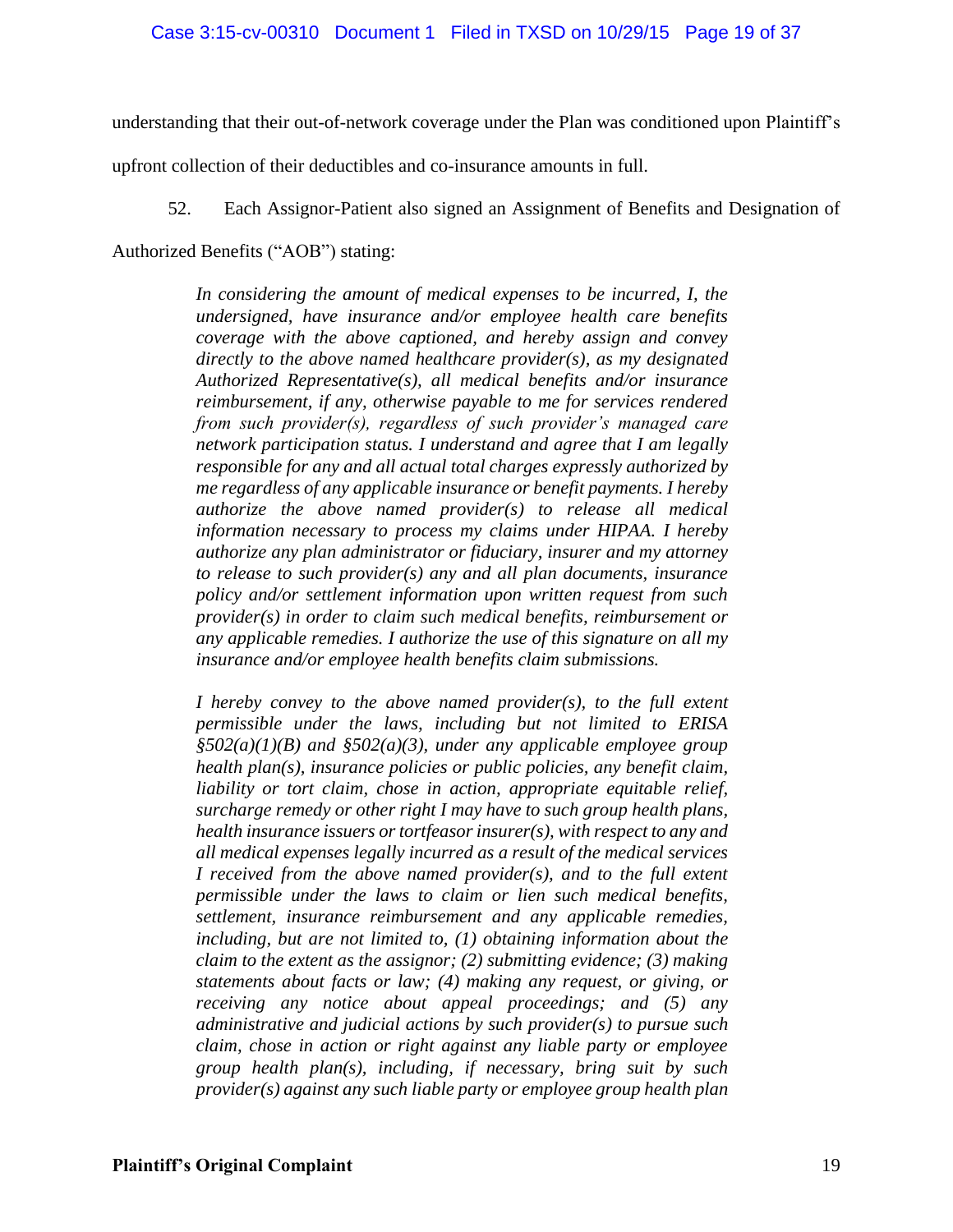*in my name with derivative standing but at such provider(s) expenses. Unless revoked, this assignment is valid for all administrative and judicial reviews under PPACA, ERISA, Medicare and applicable federal or state laws. A photocopy of this assignment is to be considered as valid as the original. I have read and fully understand this agreement.*

53. Through the AOB's, each of the Assignor-Patients assigned to Plaintiff all relevant rights hereunder, including: the right to be paid directly by the Plan, the right to challenge and appeal the amount of reimbursement, the right to pursue litigation including all ERISA causes of action (including breach of fiduciary claims), and the right to receive all relevant plan documents (Summary Plan Descriptions, Master Plan Documents, Claim Files, Administrative Files, Financial Reports, among other documents and information) as if Plaintiff was the member, participant, or beneficiary of the Plan. These assignments are unrestricted and unrevoked and it serves to place Plaintiff in the same position as the Assignor-Patients. Through these AOB's, Plaintiff serves as the Assignor-Patients' authorized representative, and therefore qualifies as a claimant under the Patient Protection and Affordable Care Act, 29 CFR § 2590.715.

54. Additionally, before providing any medically necessary healthcare services to the Assignor-Patients, as part of Plaintiff's routine and usual practice, Plaintiff verified that the services to be provided were covered under the Plan. Plaintiff followed the specific instructions indicated on the Assignor-Patients' insurance cards regarding insurance verification and claims submission. Through the verification process, Defendants affirmatively represented to Plaintiff that each of the Assignor-Patients were covered under the Plan, had applicable out-of-network benefits, and that the expected medical procedures were covered services. At that time, Defendants did not notify Plaintiff that the Assignor-Patients' out-of-network benefits under the Plan would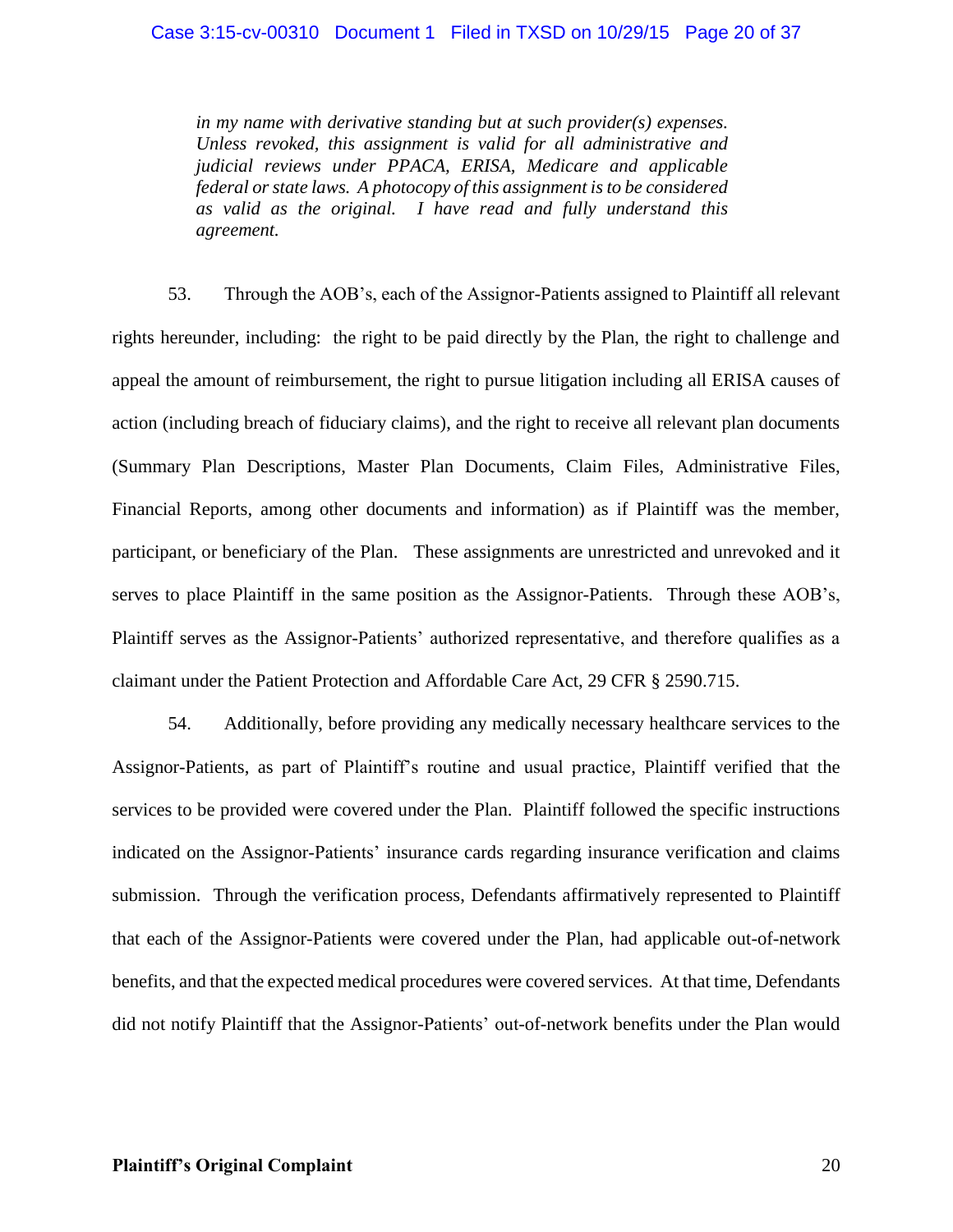## Case 3:15-cv-00310 Document 1 Filed in TXSD on 10/29/15 Page 21 of 37

be conditioned upon proof that Plaintiff collected their respective deductibles and co-insurance in full in advance of the services rendered.

55. Reasonably relying upon Defendants' representations, Plaintiff provided the medically necessary health care services to the Assignor-Patients and then timely submitted claims for payment in accordance with the procedures established in the Plan. Collectively, the submitted claims reflected billed charges incurred by the nine Assignor-Patients totaled to  $$315,848.01$ .<sup>10</sup>

# *E. Defendants' Wrongful Denial of Plaintiff's Claims.*

56. Following Plaintiff's submission of the Assignor-Patients' claims, Defendants refused to pay any amounts to Plaintiff. Rather than issue payment for the benefits owed, Defendants proceeded to enable, authorize, ratify, or otherwise engage in, Cigna's scheme to conceal misappropriation of plan funds and other prohibited self-dealing misconduct.

57. As evidenced by the EPRAs generated from each of the Assignor-Patients' claims submitted by Plaintiff, Cigna, Defendants' agent and co-fiduciary, applied the same "CO" "Contractual Obligation" codes to mask each claim as being subject to a false, phantom Preferred Provider Organization ("PPO") type contract, even though no such contract truly exists. Further, for each and every claim submitted on behalf of the Assignor-Patients, Cigna affirmatively calculated the patient's responsibility ("PT RESP"), deductible ("DEDUCT"), and coinsurance ("COINS") amounts as "0.00" and declared that "the patient may not be billed" for any of the amounts billed by Plaintiff.

58. Notably, the EPRAs never disputed the reasonableness of the amounts charged by Plaintiff for the medical services, signifying Defendants' acceptance of the fees charged for each

<sup>10</sup> *See* List of Claims, attached hereto as Exhibit A*. See also* Redacted Versions of EPRAs, attached hereto as Exhibit B.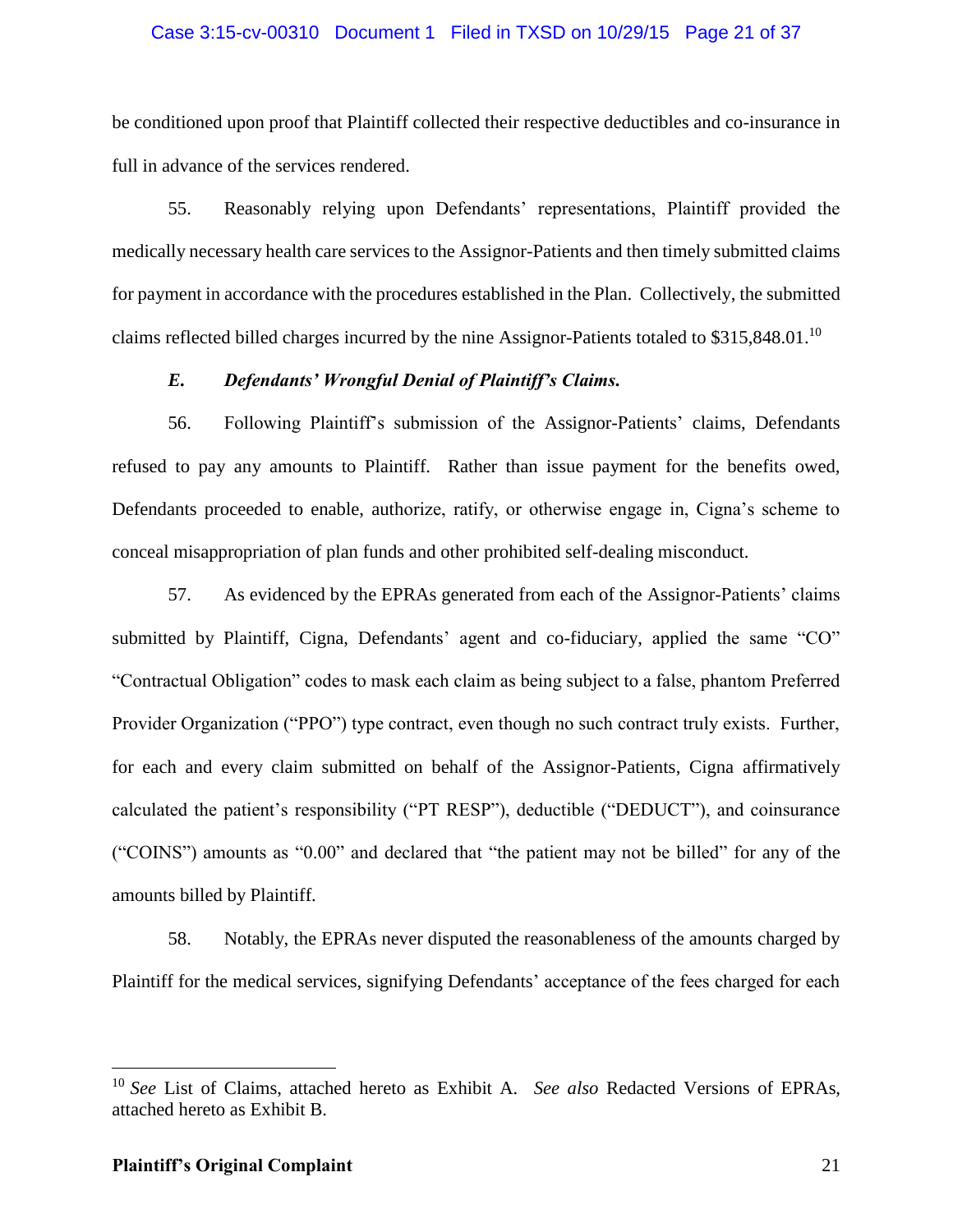# Case 3:15-cv-00310 Document 1 Filed in TXSD on 10/29/15 Page 22 of 37

procedure. In other words, Defendants did not apply any price reductions or discounts, affirmatively agreeing to 100% of the billed charges. Thus, rather than withdrawing a discounted amount, Cigna withdrew the total amounts, an approximate sum of \$315,848.01, from the Plan's benefits account under the guise that it would issue payment to this provider.

59. Following Cigna's withdrawals of the amounts from the Plan's benefits account, Defendants implemented Cigna's "fee-forgiving" scam in order to falsely deny valid benefits claims, and issued misleading EOBs that directly contradicted the EPRAs. Defendants refused to issue payment to Plaintiff, demanding Plaintiff to prove that it billed and collected from each of the Assignor-Patients all unmet deductible amounts and co-insurance portions.

60. Critically, Defendants refused payment and demanded this proof even though the EPRAs issued by them duplicitously:

- Instructed the provider *not* to bill the patient (declaring that "the patient may not be billed" for any of the billed charges);
- Calculated each patient's responsibility at "0.00";
- Calculated each patient's deductible amount at "0.00"; and
- Calculated each patient's coinsurance amount at "0.00."

In other words, while Defendants refused payment because of "missing" proof that deductible and coinsurance amounts were collected in full, Defendants simultaneously declared that the patient's deductible and coinsurance amounts were "0.00" and specifically instructed the provider not to bill the patient.

# *F. Defendants Ignored Plaintiff's Numerous ERISA Appeals Alerting Them of Cigna's Misconduct, and Improperly Denied Plaintiff's Repeated Requests for Plan Documents and Full and Fair Review.*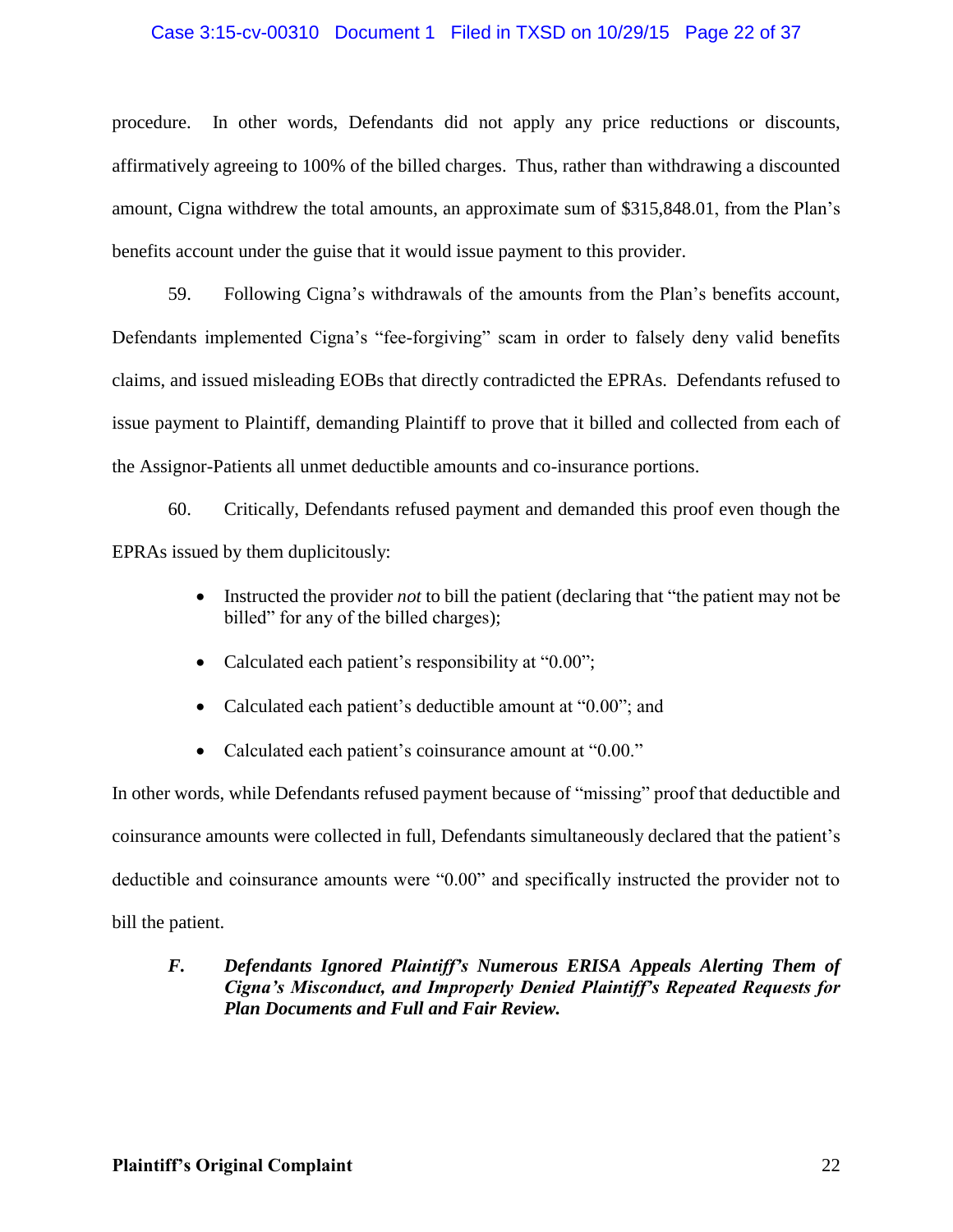# Case 3:15-cv-00310 Document 1 Filed in TXSD on 10/29/15 Page 23 of 37

61. Following receipt of the wrongful blanket denials of benefits issued by Defendants, Plaintiff timely lodged ERISA appeals challenging each of the adverse benefit determinations. In fact, Plaintiff sent Level 1 Appeals by certified mail to Cigna *and* CB&I/Dennis Fox on:

- August 21, 2014 for Patients C.B. #44061 and A.Z. #27648,
- December 30, 2014 for Patient W.W. #46735,
- January 23, 2015 for Patient J.C. #30020,
- February 6, 2015 for Patients B.G. #47892 and T.N. #37458,
- April 7, 2015 for Patients T.L. #47585 and K.C. #48621, and
- July 10, 2015 for Patient K.N. #49034.

62. In all of the Level 1 Appeals submitted, Plaintiff challenged Defendants' bogus denial bases, showing that the Assignor-Patients were, in fact, "obligated to pay" the charges in question. Plaintiff's Level 1 Appeals also noted that the denials of benefits based upon a supposed need for more information were fatally flawed because Cigna failed to precisely identify the information needed for each specific patient.

63. Additionally, time and time again, with each Level 1 Appeal, Plaintiff requested plan documents, including the Plan's Summary Plan Description (SPD), the Summary of Benefits and Coverage (SBC), the final or master governing documents, the Plan's Form 5500, the complete administrative file, *and* certification of PPACA grandfathered status.

64. Critically, every Level 1 Appeal submitted on behalf of the Assignor-Patients directly notified Defendants of the self-dealing misconduct raised in this Complaint:

*Breach of Fiduciary Duty.* The Plan Administrator is, by statute, a fiduciary of the Plan.<sup>9</sup> As a fiduciary, you have a strict obligation to discharge your duties with respect to the Plan solely in the interest of the participants and beneficiaries and for the exclusive purpose of providing benefits to participants and their beneficiaries. Cigna is also acting as a fiduciary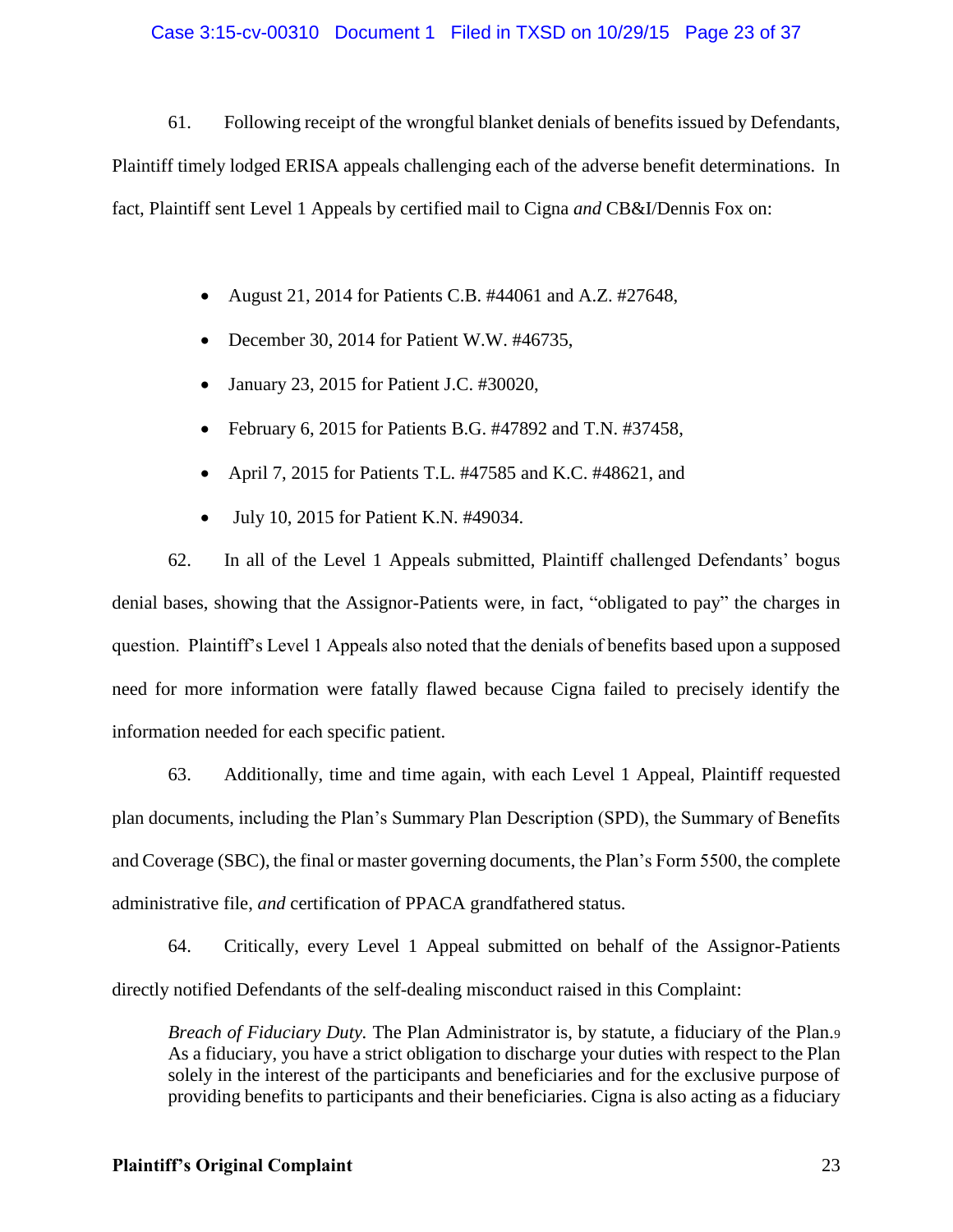by exercising discretion in whether to pay our claim and what amount of our claim to pay. This exercise of discretion is an inherent function of a fiduciary and you must discharge it, too, in strict accordance with the Plan and the statute*. Cigna has made a determination to deny benefits without valid data to substantiate its determination, by acting in an arbitrary and capricious manner, by omitting and/or misstating material information about its determination, and by making misrepresentations about coverage and the adverse benefit determinations. This conduct demonstrates a failure to act with the care, skill, prudence, and diligence that a reasonable and prudent plan administrator would in a like or similar circumstance, and it demonstrates a failure to act in accordance with the documents and instruments governing the Plan, which you must do. This arbitrary decision to deny benefits in our claim maximizes Cigna's profits at the expense of the Plan's participants and beneficiaries, of whom [PATIENT] is one and we, by virtue of the assignments to us, are another.* Therefore, continued refusal to deny the benefits will entitle us to seek damages, including a surcharge. [Emphasis added.]

65. Defendants refused to directly respond to the Level 1 appeals and wholly failed to provide Plaintiff with any of the documents requested. Instead, through silence and inaction, Defendants simply deferred to their agent and co-fiduciary Cigna, and ratified Cigna's denials of benefits based upon the fee-forgiveness "not obligated to pay" clause contained within the document marked "ASO79" "CB&I" "Open Access Plus Medical Benefits" booklet (hereinafter "Cigna's ASO 79 Booklet").

66. Critically, Cigna's ASO 79 Booklet, which was not received by Plaintiff until February 16, 2015, fails to satisfy the statutory requirements outlined for a Summary Plan Description, as defined in 29 U.S.C. §1022. Further, Defendants refused to supply Plaintiff with any governing or master plan document, prejudicially leaving Plaintiff with no means to even determine or confirm whether Cigna's ASO 79 Booklet was ever officially or properly adopted by the Plan.

67. By March 10, 2015, in *North Cypress v. Cigna,* 781 F.3d 182 (5th Cir. 2015), a case brought against Cigna for denials of benefits based upon the same exact purported "obligated to pay" plan exclusion used in the fee-forgiveness scam described above, the United States Fifth Circuit of Appeals rendered its opinion directly notifying Cigna that there were "strong arguments"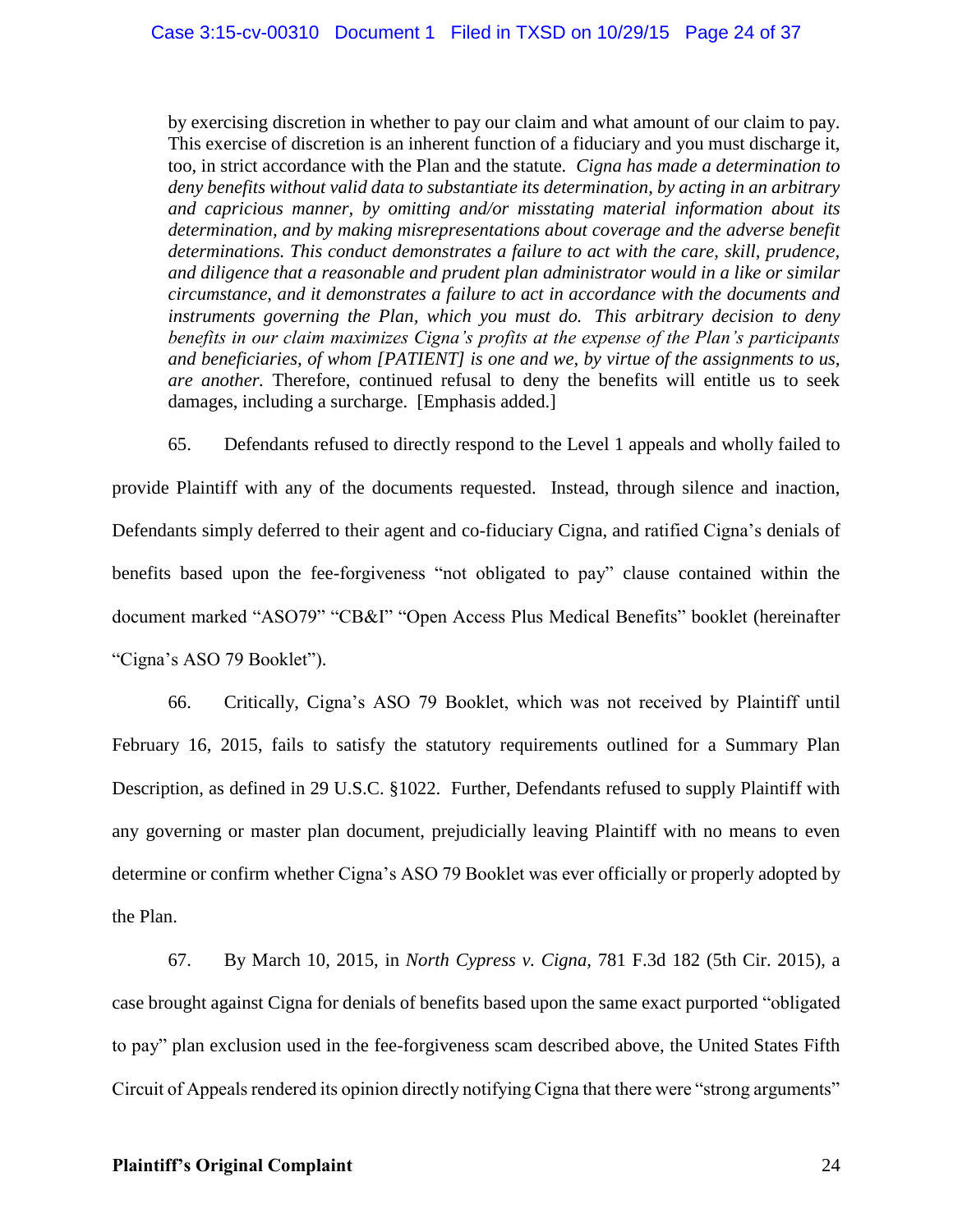# Case 3:15-cv-00310 Document 1 Filed in TXSD on 10/29/15 Page 25 of 37

that its interpretation of the clause was not "legally correct." Critically, the Fifth Circuit explained that the "ordinary plan members who read [the exclusion]" would be unlikely to "understand the language to condition coverage on the collection of coinsurance, rather than simply describing the fact that the insurance does not cover all of a patient's costs." Despite this, Cigna continued to stand behind its denials, and continued to demand proof that providers collected patients' deductibles and co-insurance amounts in full before paying benefits claims submitted by out-ofnetwork providers.

68. As a result of Defendants' continuing arbitrary and wrongful denial of benefits, Plaintiff again lodged more appeals to Defendants and Cigna, again requesting a full and fair review of every claim, a copy of the entire claim file, a copy of the Summary Plan Description, the IRS Form 5500, and the master governing plan documents. Plaintiff sent Level 2 Appeals to both Cigna *and* CB&I/Dennis Fox on:

- March 6, 2015 for Patient J.C. #30020,
- April 10, 2015 for Patient W.W. #46735,
- May 4, 2015 for Patient T.N. #37458,
- May 8, 2015 for Patient C.B. #44061,
- May 4, 2015 for Patient A.Z. #27648,
- May 11, 2015 for Patient B.G. #47892,
- June 8, 2015 for Patient K.C. #48621,
- June 10, 2015 for Patient T.L. #47585, and
- August 17, 2015 for Patient K.N. #49034.

Once again, Plaintiff identified the fatal flaws in Defendants' adverse benefit determinations, and due to the inherent conflict of interest between Cigna and Defendants, encouraged Defendants to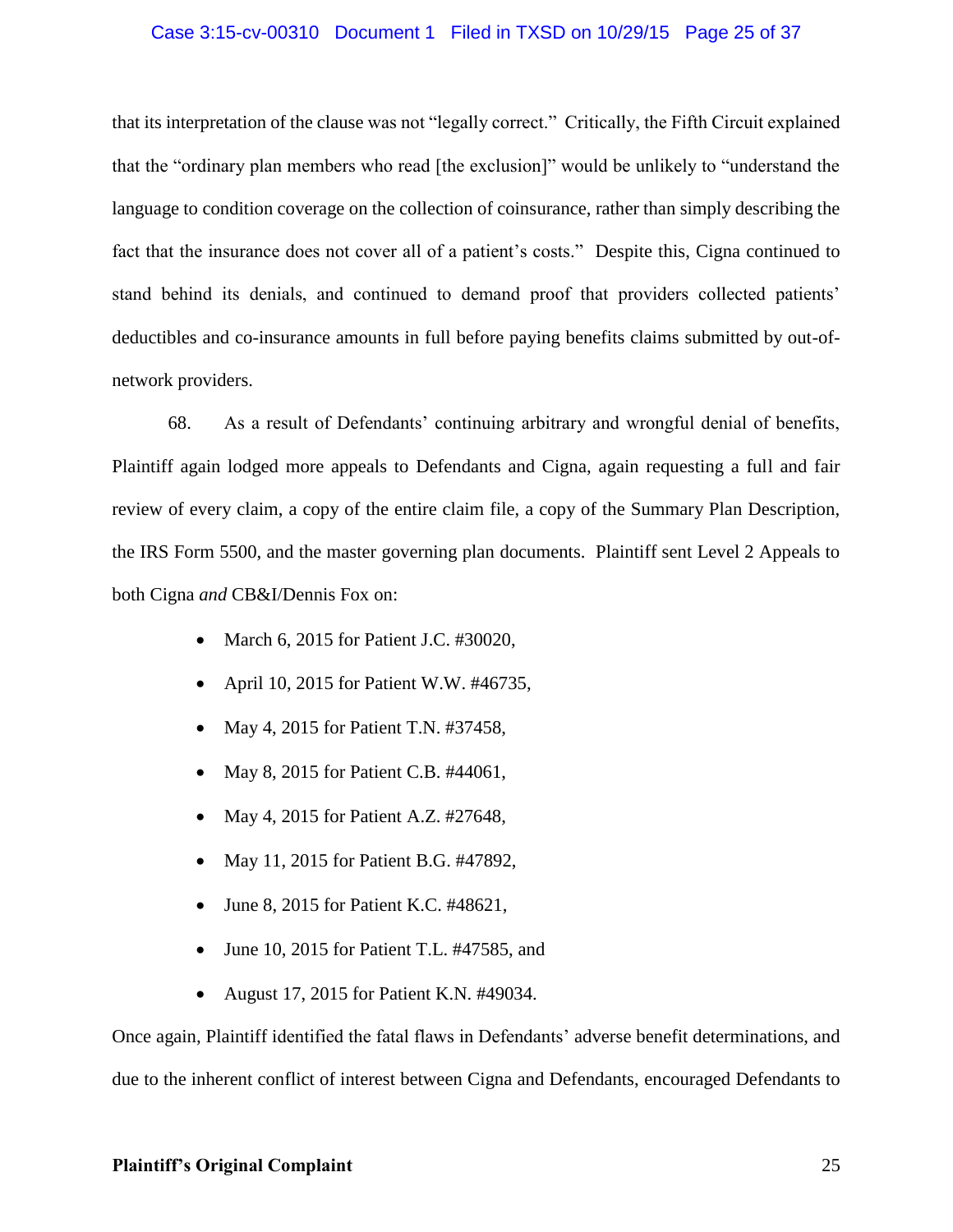## Case 3:15-cv-00310 Document 1 Filed in TXSD on 10/29/15 Page 26 of 37

seek independent legal counsel not appointed or otherwise engaged by Cigna to look into Plaintiff's concerns.

69. Following Plaintiff's Level 2 Appeals, Defendants still failed and refused to provide full and fair *de novo* reviews of the Assignor-Patients' claims. As they did before, Defendants did not directly respond to Plaintiff. Defendants continued to refuse to take any corrective action. Rather, Defendants continued to ratify Cigna's wrongful assertion that benefits payments by the Plan were conditioned upon proof that the Assignor-Patients' paid their deductible and co-insurance amounts in full. Defendants maintained and upheld their adverse benefits determinations arbitrarily and capriciously. Plaintiff again tried to obtain the precise, ERISAcompliant reasons for Defendants' denial of Plaintiff's claims, but to no avail. Meanwhile, Cigna misappropriated and paid to itself the amounts it withdrew from the Plan's benefits accounts for Plaintiff's claims.

70. On October 9, 2015, Plaintiff corresponded to Defendants lodging its final voluntary Level 3 appeal of the Assignor-Patients' claims. Specifically, Plaintiff pointedly notified Defendants of Cigna's embezzlement of plan funds and even identified the scheme employed to conceal same, as detailed herein. Plaintiff requested and encouraged Defendants to conduct their own investigation, and pleaded with Defendants to supply Plaintiff with evidence disproving its suspicions.

71. On October 14, 2015, under his capacity as Plan Administrator and Director of Benefits and Compensation for CB&I, Dennis Fox responded to Plaintiff's Level 3 Appeal, forwarding *for the first time* a document titled "2015 Summary Plan Description." On page "N-2" of the section "Benefit Rights," that document contained the following "Disclaimer" explicitly stating:

# **Plaintiff's Original Complaint** 26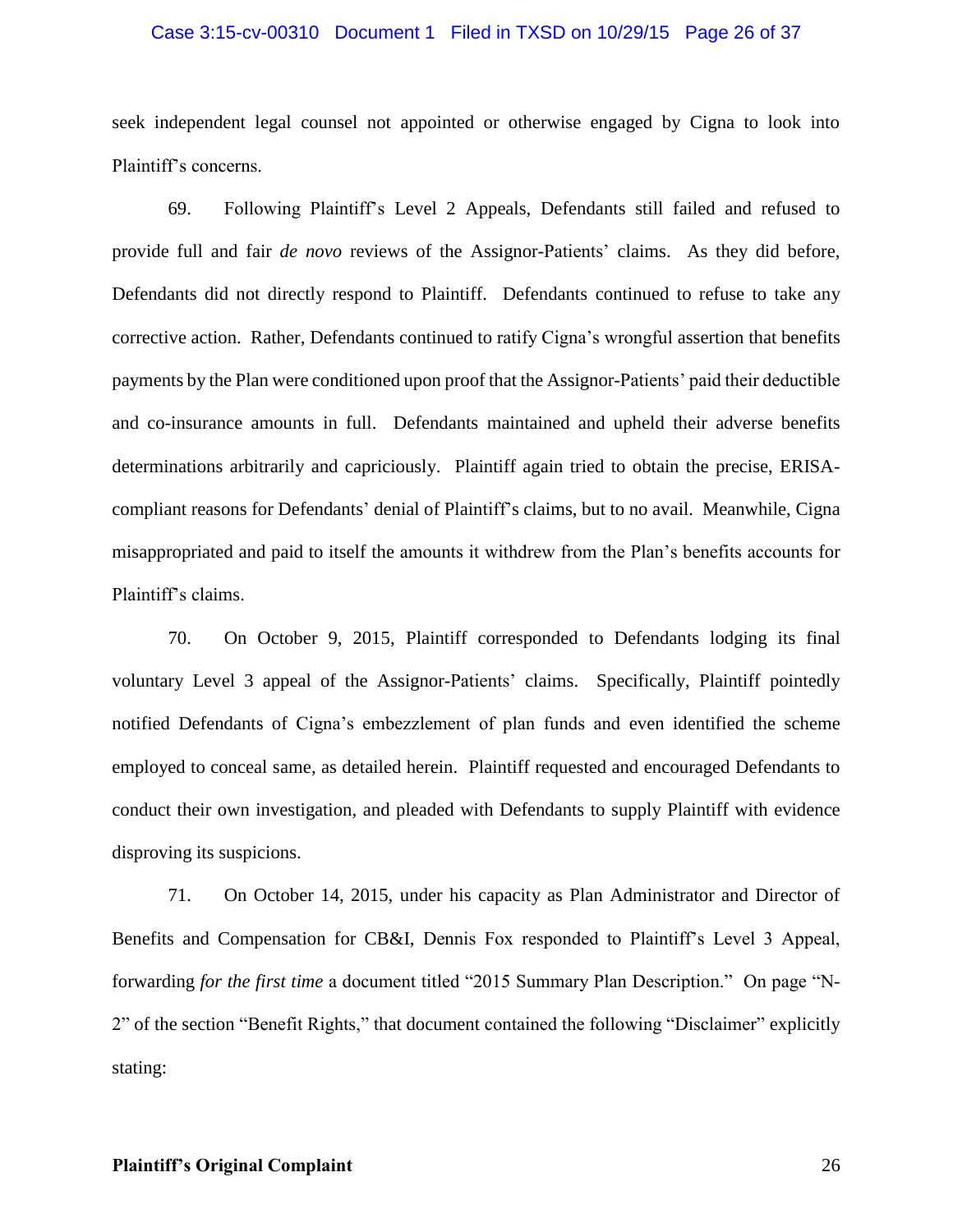*This handbook describes the health and welfare benefit plans available to eligible employees of Chicago Bridge & Iron Company (the "Company" or "CB&I"). It does not include all plan details.*

*All sections of the handbook, when combined, form the Summary Plan Description (SPD). The SPD describes the major provisions of the plans. It does not replace the official plan documents or insurance policies which govern each of the respective plan's operations. In the case of any conflict between the SPD and the official plan documents or insurance policies, the plan documents or insurance policies will govern.*

*Copies of official plan documents, the latest annual reports and any other legally required materials under which a plan is operated, may be obtained free of charge by written request to the Plan Administrator. [Emphasis added].*

72. Even though master governing plan documents have been identified by the Plan (specifically referred to as "official plan documents" in the document sent to Plaintiff by Dennis Fox on October 14, 2015), Defendants have still never supplied Plaintiff with the governing master plan documents despite having received at least nineteen separate written requests (the earliest request having been sent to Defendants as far back as August of 2014).

73. Further, after having received at least nineteen appeal letters from Plaintiff, Defendants never raised or mentioned any anti-assignment clause. The only correspondence Plaintiff received directly from Defendants was the letter from Dennis Fox dated October 14, 2015, which failed to raise or mention any anti-assignment clause.

74. Even after Plaintiff's Level 3 voluntary appeal of all Assignor-Patients' claims, despite actual knowledge of details as to their co-fiduciary's embezzlement scheme that continues to harm their Plan beneficiaries through ongoing wrongful denials of benefits and usurping of plan funds, Defendants refused to independently conduct its own investigation. Alarmingly, despite explicit warnings as to their own co-fiduciary liability, Defendants imprudently forwarded Plaintiff's Level 3 letter to Cigna, the very perpetrator of the suspected misconduct. Defendants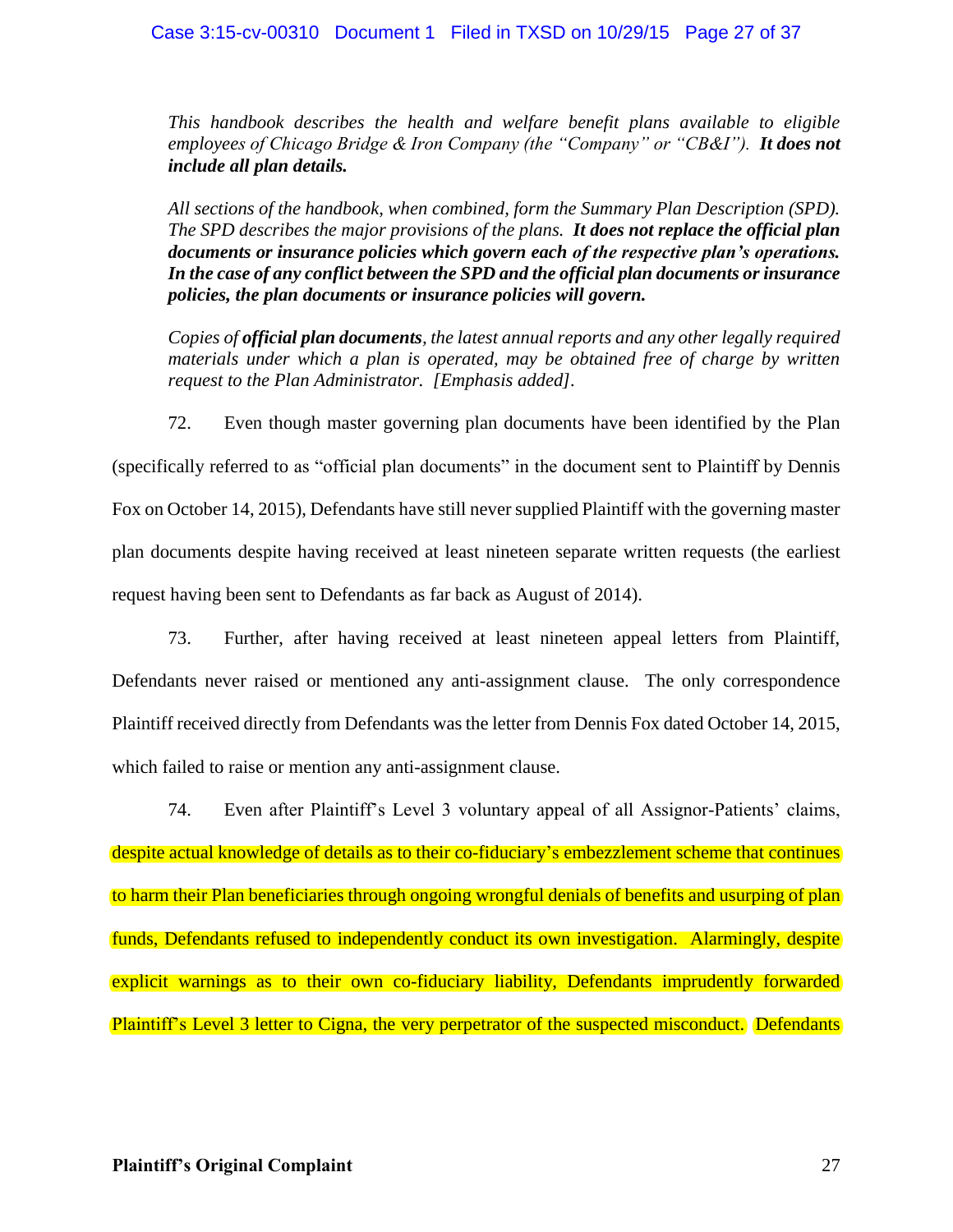continued to refuse to exercise their discretionary authority, and continued to woefully maintain deference to Cigna.

75. In fact, on October 22, 2015, in spite of the obvious conflict of interest between Cigna and Defendants, **Defendants enlisted Cigna to issue a written response to Plaintiff's detailed** Level 3 appeal *on behalf of the Plan*.<sup>11</sup> Critically, in that letter, Defendants and Cigna utterly failed to deny or dispute that Plaintiff's out-of-network claims were falsely processed as "CO" PPO or repricing claims. Further, Defendants and Cigna utterly failed to deny or dispute that Cigna paid itself with funds from the plan for Plaintiff's submitted but unpaid claims. Instead, Defendants and Cigna merely argued that the flatly incriminating EPRAs identified by Plaintiff were not actually EOBs but "835 Remittance Advice" statements issued to the provider. Tellingly, while Cigna's letter claimed to "reject" Plaintiff's contentions, Cigna wholly failed to present any facts or financial accounting records that challenged the suspicions of misconduct asserted.

76. ERISA declares that the primary responsibility of fiduciaries is to run the plan solely in the interest of participants and beneficiaries and for the exclusive purpose of providing benefits and paying plan expenses. Fiduciaries must act prudently and must follow the terms of plan documents to the extent that the plan terms are consistent with ERISA. They also must avoid conflicts of interest. In other words, fiduciaries may not engage in transactions on behalf of the plan that benefit parties related to the plan, such as other fiduciaries, services providers, or the plan sponsor.

77. Defendants have continuously ignored and breached their fiduciary duties. Despite actual knowledge of Cigna's misconduct, and the glaring conflict of interest between them as ERISA co-fiduciaries under 29 U.S.C. §1105, Defendants categorically rejected the standards of

<sup>11</sup> *See* Cigna's October 22, 2015 Letter, attached hereto as Exhibit C.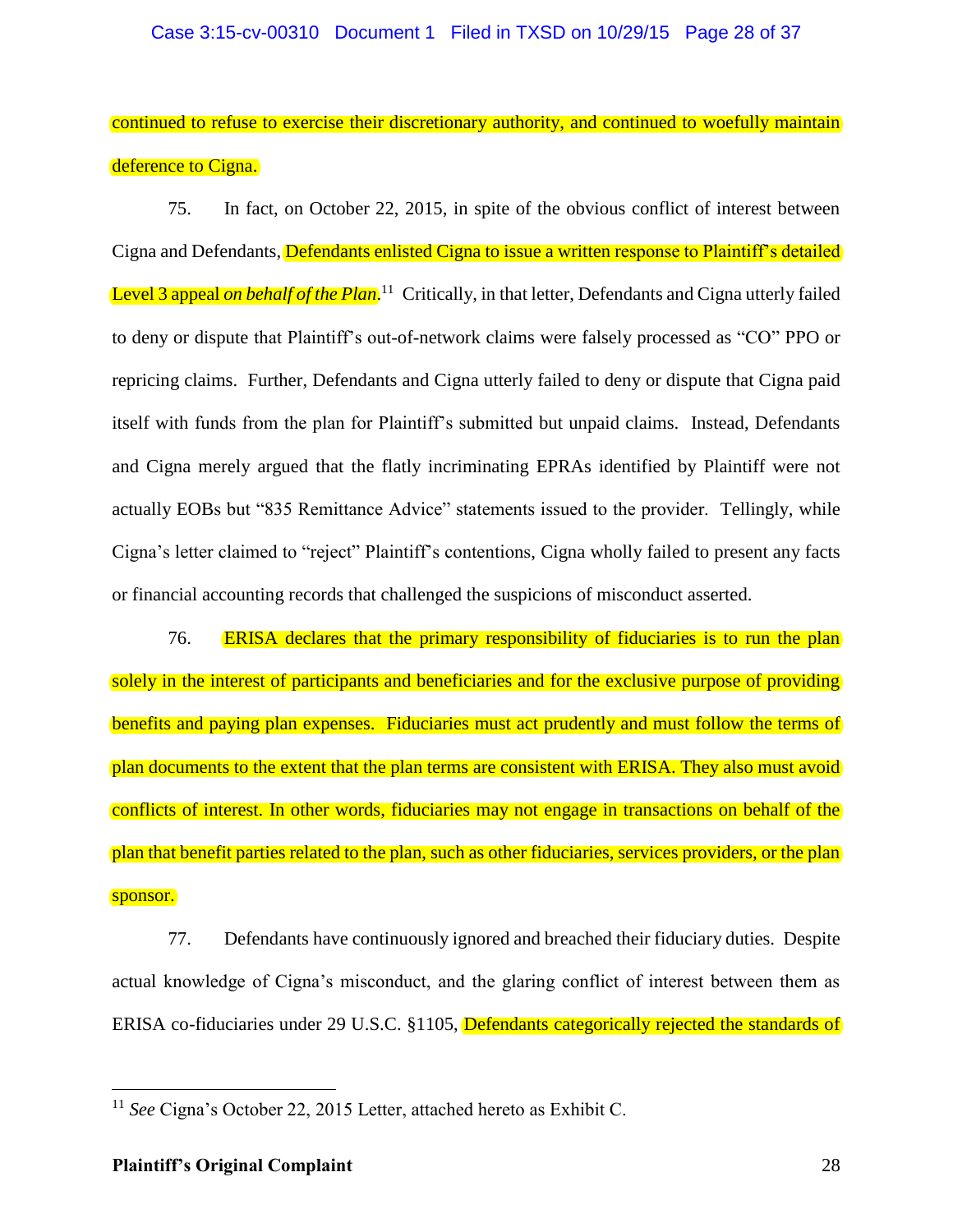### Case 3:15-cv-00310 Document 1 Filed in TXSD on 10/29/15 Page 29 of 37

reason and prudence required of them, and instead, continued to enable, ratify and join Cigna in engaging in misconduct harmful to the plan beneficiaries. As a result of Defendants' utter failure to take any corrective actions and willful refusal to pay the benefits owed by the Plan, the Assignor-Patients (beneficiaries of the Plan) are left personally exposed to financial liability for their unpaid medical bills.

78. Defendants not only promised to provide out-of-network benefits to their employees and their dependents, Defendants charged and collected premiums from them. Unfortunately, the out-of-network benefits promised to beneficiaries of the Plan were apparently fictional, as Defendants have paid *nothing* to the Assignor-Patients' out-of-network provider. Instead of paying the providers who have medically treated their plan beneficiaries, Defendants enable and allow their agent and co-fiduciary Cigna to unlawfully use the plan funds to pay itself grossly excessive and fundamentally unfair amounts. Meanwhile, Defendants seek to unlawfully punish and penalize their plan beneficiaries for electing to use their promised out-of-network benefits by wrongfully refusing to pay for their out-of-network claims.

79. By knowingly and willfully making, approving and upholding these adverse benefit claims determinations without valid reasons to support them, and by failing to avoid self-dealing transactions prohibited by ERISA, Defendants violated their fiduciary obligations under ERISA.

80. Plaintiff has fully exhausted all administrative remedies under the Plan, having submitted numerous appeals to Defendants and Cigna, the Plan's TPA, by United States Mail, certified with return receipt requested. Additionally, through written correspondence from Cigna, Defendants confirmed that any further appeals from Plaintiff would be futile, and have expressly conceded that Plaintiff has exhausted all of its administrative remedies and has the right to institute judicial action to redress the wrongs complained of in this lawsuit.

# **Plaintiff's Original Complaint** 29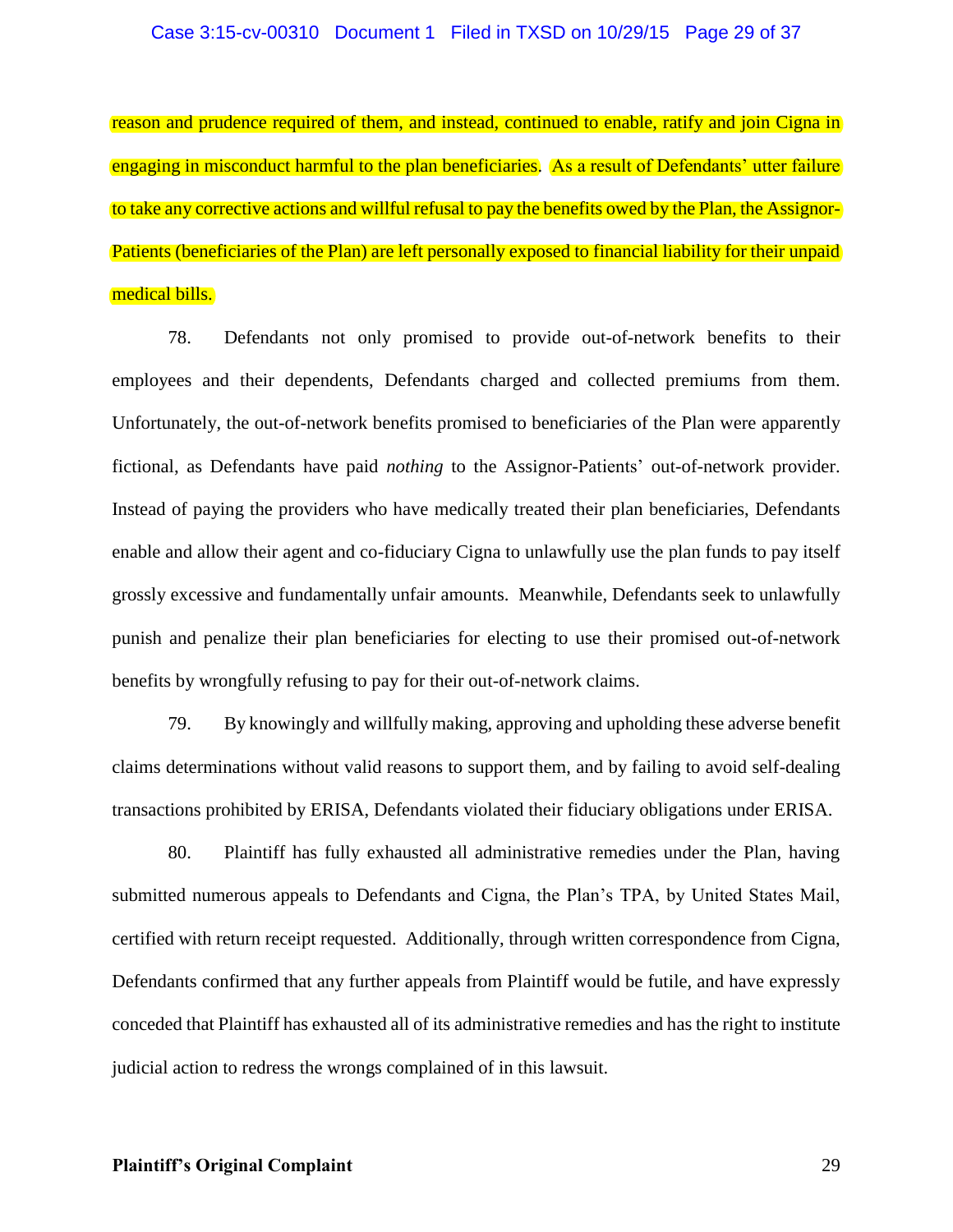### **V. COUNT ONE**

## **Claims under § 502(a) of ERISA, 29 U.S.C.§ 1132(a)**

81. Plaintiff incorporates and realleges the allegations set forth above.

82. Plaintiff has assignments of benefits from the Assignor-Patients who are covered under the Plan. The assignment of benefits that Plaintiff received from the Assignor-Patients confers upon Plaintiff the status of a "beneficiary" under § 502(a) of ERISA, 29 U.S.C. § 1132(a). As the beneficiary, Plaintiff is entitled to recover benefits due to it and/or to the patients under the terms of the Plan and applicable law, including (but not limited to) § 502(a)(1)(B) of ERISA; and to pursue equitable relief under applicable law, including (but not limited to)  $\S 502(a)(3)$  of ERISA.

83. Plan Administrator(s) Dennis Fox, Director of Benefits and Compensation for CB&I, and his employer CB&I, are liable to Plaintiff under § 502(a) of ERISA, 29 U.S.C. § 1132(a), for violations of ERISA and the terms of the Plan, including (but not limited to) the following:

- a. In violation of ERISA, Defendants knowingly and willfully failed to make payment of benefits to Plaintiff and/or to Assignor-Patients, as required under the terms of the Plan and applicable law, as described herein;
- b. In violation of ERISA, Defendants knowingly and willfully failed to provide beneficiaries with a "full and fair review" concerning denial of claims, as required by 29 U.S.C. § 1133(2);
- c. In violation of ERISA, Defendants wrongfully entered into unlawful arrangements with Cigna in a manner that encourages false denial of benefits based upon a compensation model that maximizes profit to Cigna resulting from vague "savings"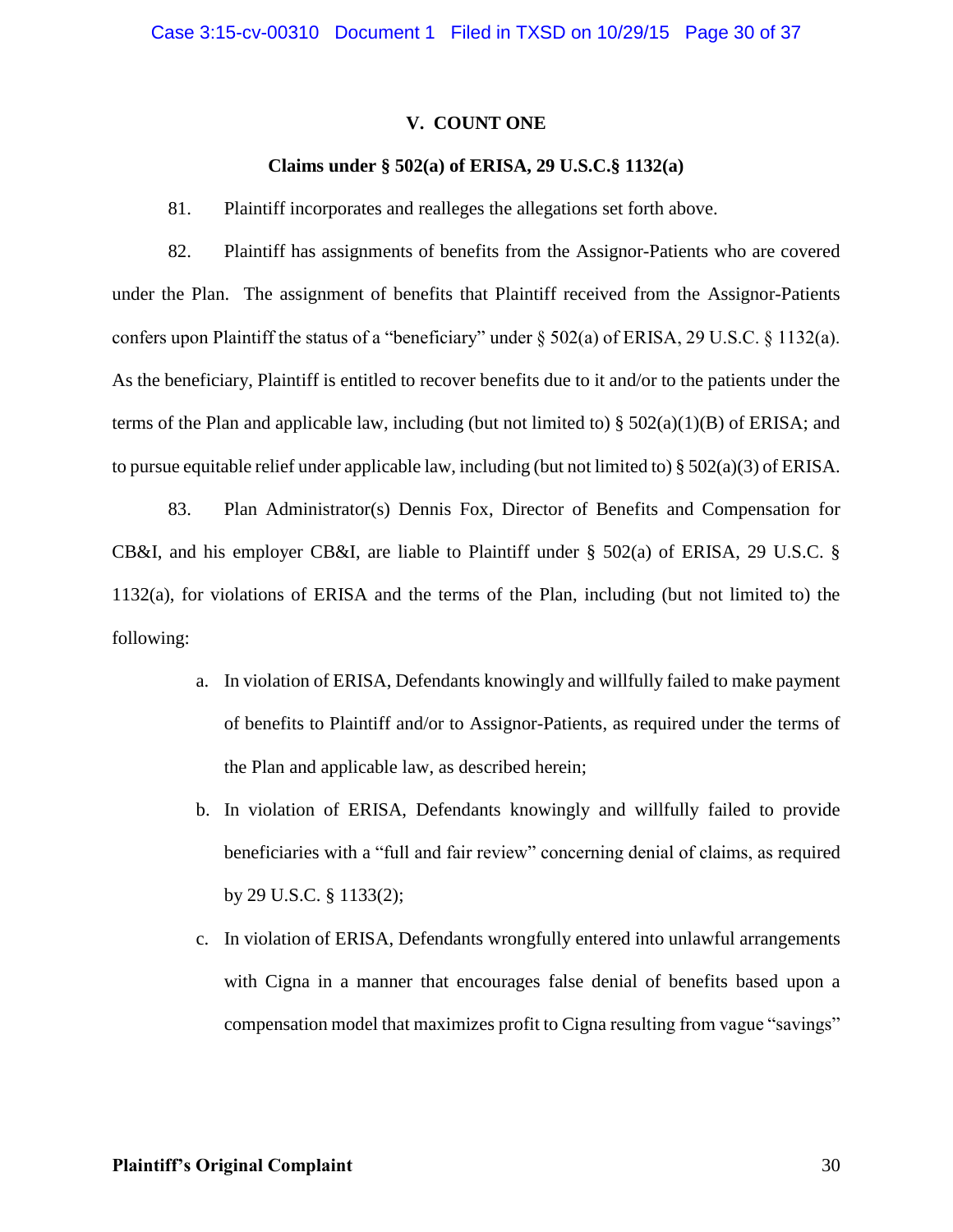## Case 3:15-cv-00310 Document 1 Filed in TXSD on 10/29/15 Page 31 of 37

achieved through wrongful denial of claims rather than based upon the terms of the plans; and

d. In violation of ERISA, Defendants violated their fiduciary duties, and despite knowledge of Cigna's embezzlement of plan funds, Defendants refused to take corrective actions, and continued to authorize, encourage, enable, and empower Cigna to continue embezzling plan funds.

84. Plaintiff has suffered damage as a result of Defendants' violations of ERISA. Plaintiff is entitled to monetary damages and/or restitution from Defendants as well as other declaratory and injunctive relief related to the enforcement of the plan terms. Defendants are liable to Plaintiff for unpaid benefits, interest, attorneys' fees, and other penalties as this Court deems just, including the issuance of appropriate declaratory and injunctive relief against Defendants and Defendants' removal as fiduciaries.

# **VI. COUNT TWO**

## **Breach of Fiduciary Duty and Co-fiduciary Liability**

85. Plaintiff incorporates and realleges the allegations set forth above.

86. Pursuant to ERISA  $\S 502(a)(3)$  and 29 U.S.C.  $\S 1132(a)(3)$ , Plaintiff, as assignee of the rights of the Assignor-Patients, avers that Defendants breached their fiduciary duties to the Plaintiff in connection with the subject claims.

87. In their capacity as Plan Administrator(s), CB&I and Dennis Fox are fiduciaries of Plaintiff's because Plaintiff, as a legitimate assignee of the Assignor-Patients' rights, stands in the same place as each patient in connection with the coverages and other benefits and rights under the Plan, as ERISA contemplates and defines such terms.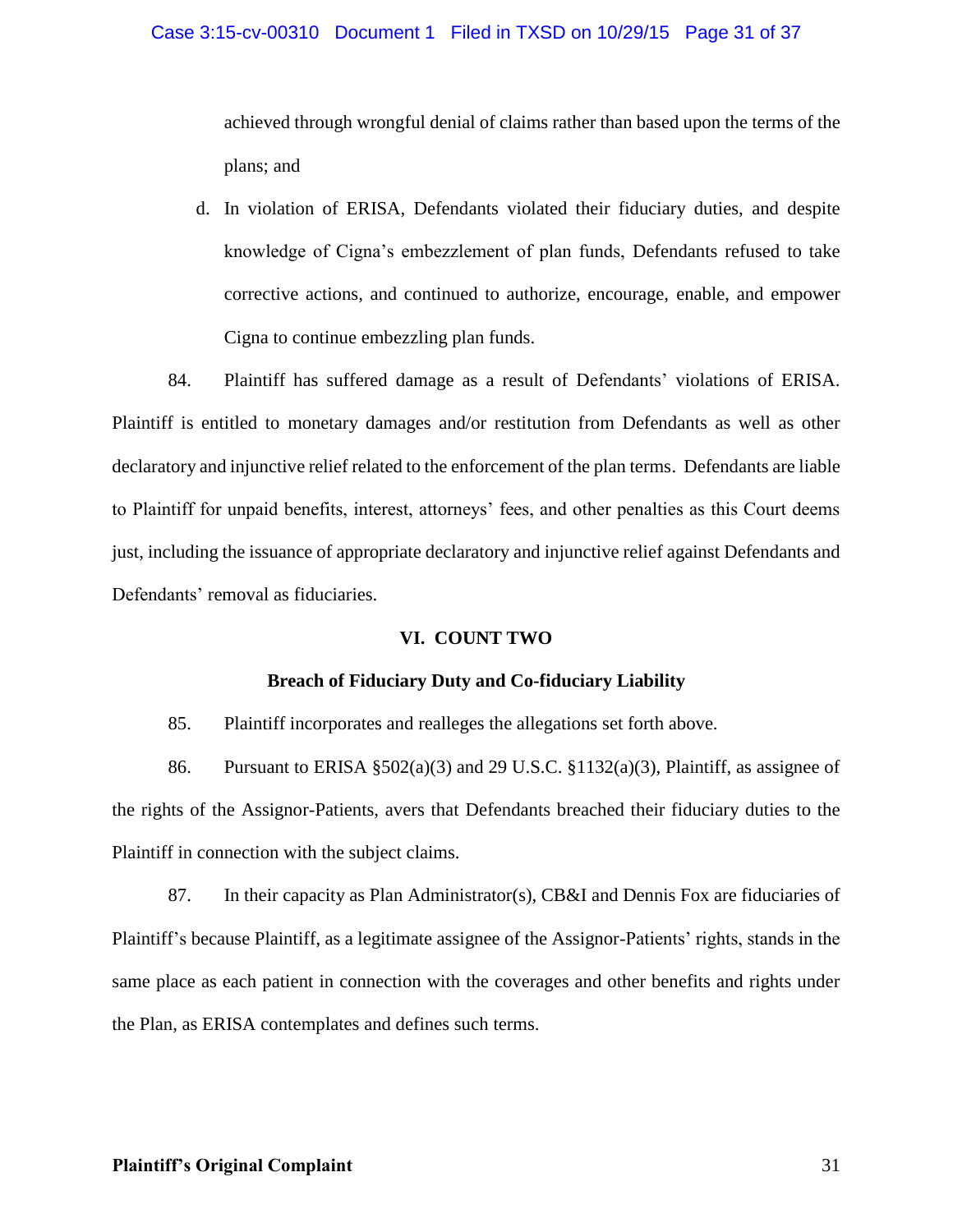## Case 3:15-cv-00310 Document 1 Filed in TXSD on 10/29/15 Page 32 of 37

88. Defendants breached their fiduciary duties to Plaintiff, as assignee, by failing to act in accordance with the documents and instruments governing the Plan, by making and upholding wrongful invalid adverse benefit determinations and/or doing so in an arbitrary and capricious fashion, by omitting material information about their determinations and otherwise failing to provide beneficiaries with adequate notice concerning those claims determinations, by failing to provide ERISA mandated full and fair review of the claims appealed, and/or by making willful, knowing, repeated, and systematic misrepresentations about coverage and their adverse benefit determinations. These acts and omissions include, without limitation, Defendants' insistence that Plaintiff bill and collect from its patients all unmet deductibles and other uncovered amounts when the governing Plan documents do not contain such requirement, and despite contradicting information contained in their EPRAs declaring that all deductible and co-insurance amounts were "0.00."

89. Further, as fiduciaries, Defendants owe the beneficiaries of the Plan a duty of loyalty, defined by ERISA § 406, 29 U.S.C. §1106, as an obligation to make decisions in the interest of beneficiaries, and to avoid self-dealing or financial arrangements that benefit the fiduciary at the expense of beneficiaries. Contrary to their fiduciary duty of loyalty under ERISA, Defendants knowingly entered into an arrangement with Cigna which encourages and promotes co-fiduciary self-dealing misconduct by compensating Cigna based upon savings from reduced benefits payments. Such an arrangement results in an inherent conflict of interest between Cigna's desire to maximize profit by falsely denying otherwise claims and Defendants' fiduciary obligation to make payments in accordance with the terms of the Plan. Further, such an arrangement results in grossly excessive payments to Cigna that are fundamentally unfair.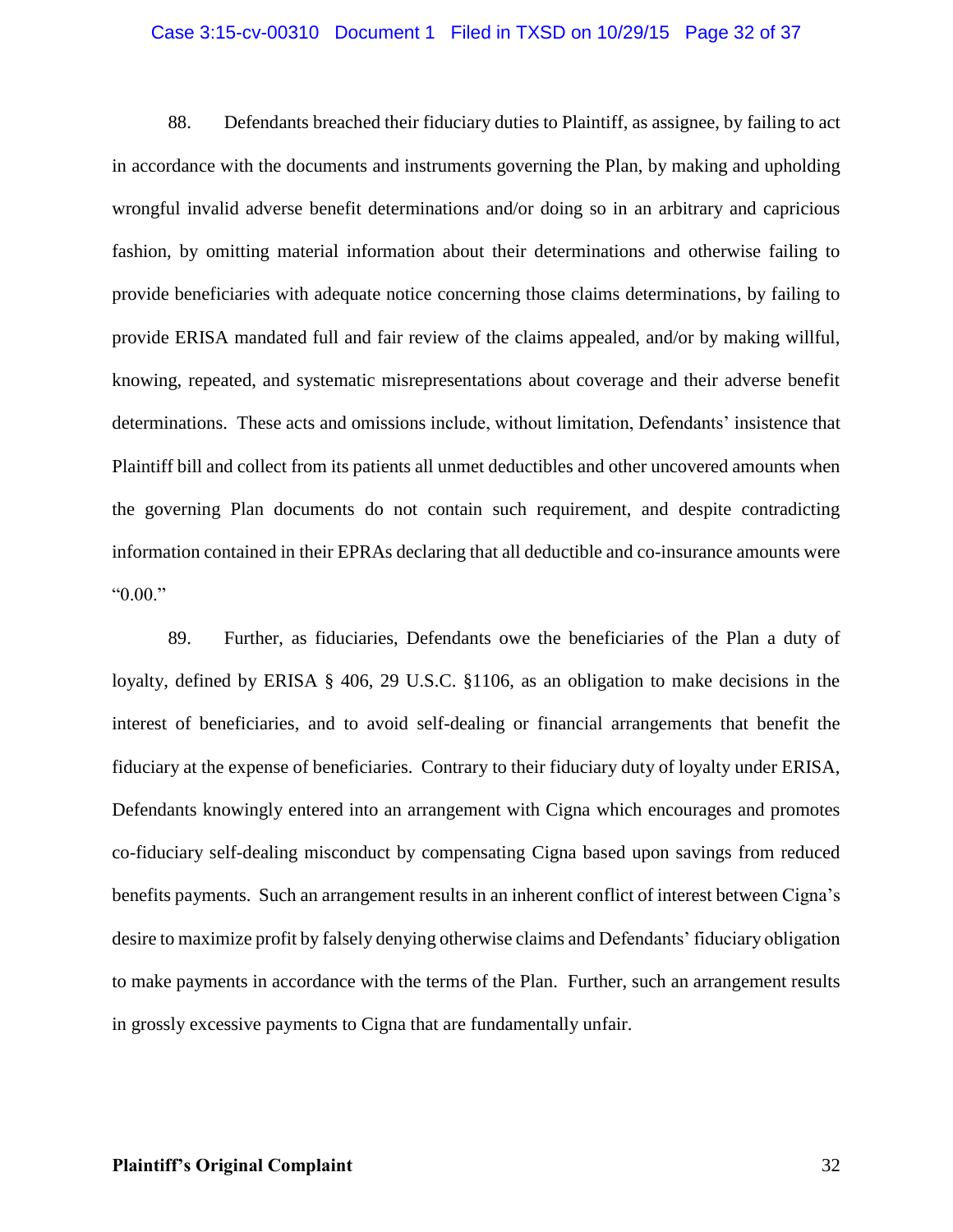## Case 3:15-cv-00310 Document 1 Filed in TXSD on 10/29/15 Page 33 of 37

90. Despite knowledge of Cigna's overall embezzlement of plan funds, self-dealing misconduct and invalid denials of benefits, Defendants enabled, approved, ratified, and otherwise failed to remedy the known breaches of duty by its co-fiduciary.

91. Defendants are liable to Plaintiff for the violations of fiduciary duty described herein and for violations of its duties as a co-fiduciary under 29 U.S.C. §1105. Plaintiff has been damaged and continues to suffer damage as a direct and proximate cause of Defendants' wrongful conduct described herein. Plaintiff is entitled to damages, equitable relief (including, but not limited to surcharge), and injunctive relief, including Defendants' removals as breaching fiduciaries and prohibition from ever serving as a plan fiduciary under ERISA  $\S502(a)(2)$  and 29 U.S.C. §1132(a)(2).

## **VII. COUNT THREE**

### **Failure to Provide Full and Fair Review**

92. Plaintiff incorporates and realleges the allegations set forth above.

93. CB&I and its employee Dennis Fox each qualify as the "plan administrator" within the meaning of that term under ERISA. CB&I and Mr. Fox are designated as the plan administrator for the Plan, or otherwise act in the role of a plan administrator with the discretion generally accorded to a plan administrator. As such, Plaintiff is entitled to assert a claim for relief under 29 U.S.C. §1132(a)(3).

94. Although Defendants were obligated to do so, Defendants failed and refused to provide a "full and fair review" to Plaintiff, on their own and by and through their agent and cofiduciary Cigna, and otherwise failed to make necessary disclosures pursuant to 29 U.S.C. §1133 and the regulations promulgated under ERISA. Plaintiff requested appeals at least twice for each submitted claim and exhausted all of its administrative remedies under the Plan before bringing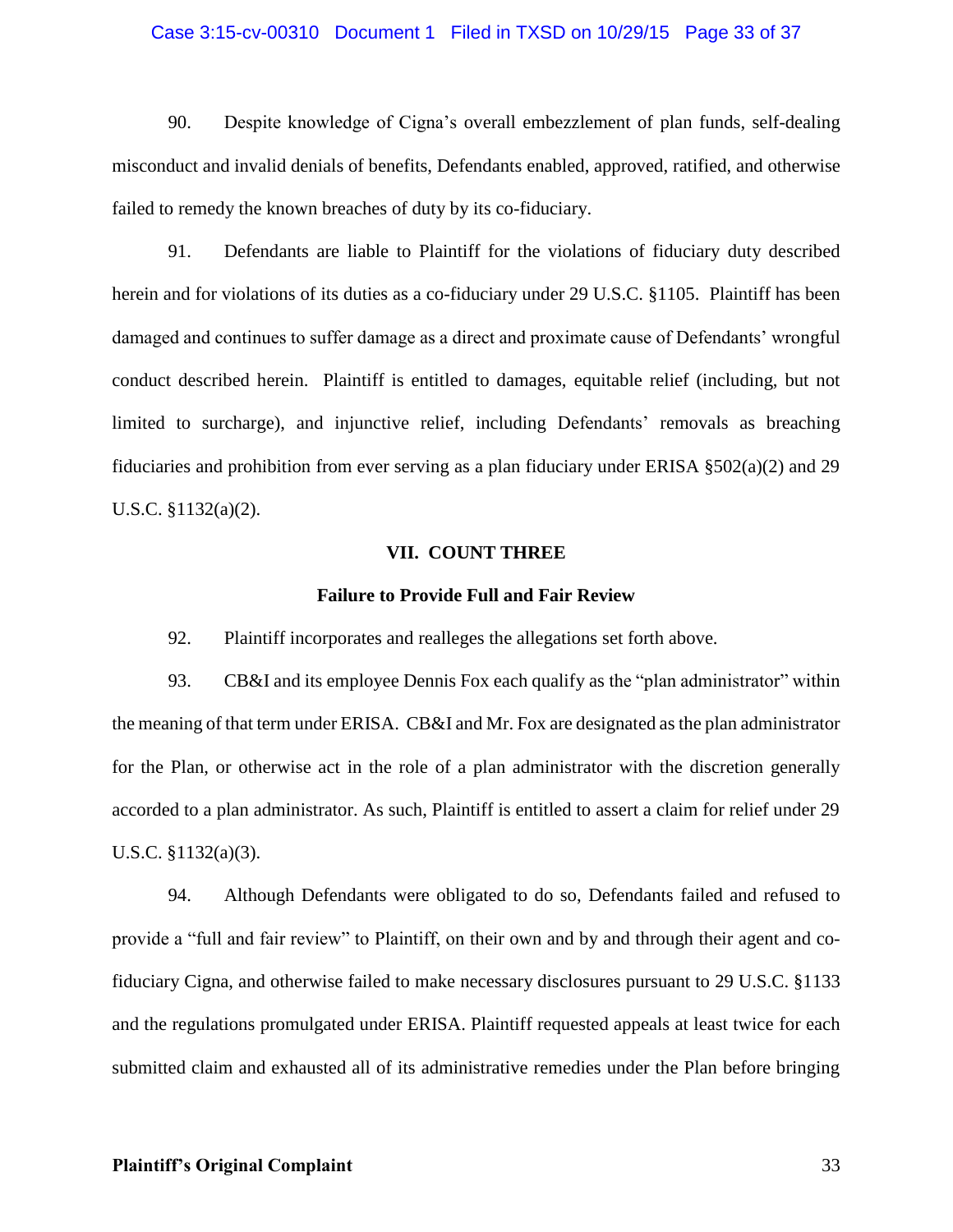## Case 3:15-cv-00310 Document 1 Filed in TXSD on 10/29/15 Page 34 of 37

this lawsuit. Instead of providing Plaintiff a full and fair review as required by ERISA, Defendants responded through form letters issued by Cigna that merely reiterated the original adverse benefits determination.

95. Defendants' misconduct recited above was the direct and proximate cause of Plaintiff's harm.

## **VIII. COUNT FOUR**

## **Failure to Provide Requested and Required Documentation**

96. Plaintiff incorporates and realleges the allegations set forth above.

97. Defendants have not provided the following requested documents, which ERISA requires it to produce to Plaintiff upon request: a complete and accurate master governing plan document, a complete and accurate SPD, the complete administrative claim file, and all documents showing the actual basis for the adverse benefit determination and the methodology used in applying that basis and making that determination.

98. Defendants' failure to comply with Plaintiff's request for information pursuant to 29 U.S.C. §1132(c)(1)(B) provides a civil penalty/sanction in the amount of \$110.00 per day for such failure or refusal to provide the requested documents and information and Plaintiff is entitled to receive this sanction against Defendants, in addition to an order from this Honorable Court compelling Defendants to produce the requested documents.

## **IX. COUNT FIVE**

## **Negligent Misrepresentation**

99. Plaintiff incorporates and realleges the allegations set forth above.

100. Defendants are liable for the negligent misrepresentations they made to Assignor-Patients and to Plaintiff.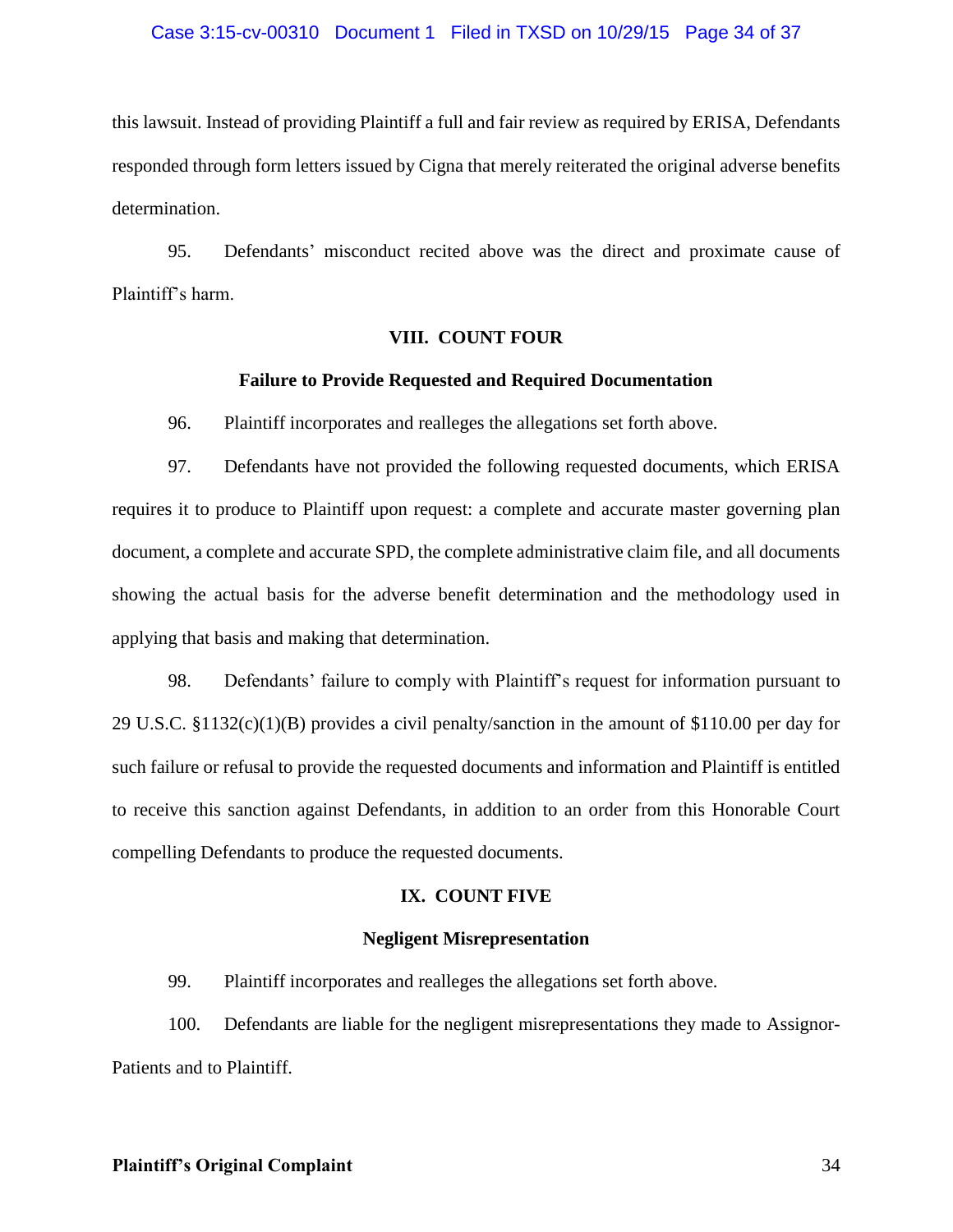## Case 3:15-cv-00310 Document 1 Filed in TXSD on 10/29/15 Page 35 of 37

101. Plaintiff reasonably and justifiably relied upon the representations Defendants made in the course of its business and in the transaction in which it had a pecuniary interest. Defendants' representations supplied false information for the guidance to Plaintiff in its business, and Defendants did not exercise reasonable care or competence in obtaining or communicating the information. The negligent misrepresentations included the representations by Defendants, or its agents, that the patients at issue were covered under healthcare policies or plans and further that the medical services to be provided by Plaintiff were likewise covered under the terms of the policy or Plan, as specifically represented by Defendants or its agents via telephone during the insurance verification process referenced in this complaint and as documented by Plaintiff.

102. In reliance on these false statements, Plaintiff provided health care services to the patients. It was only later, when the claims for services had been denied and not paid at all, that Plaintiff realized that Defendants misrepresented to Plaintiff that the patients were covered under the health care policy or Plan. Further, to the extent that the member/insured is not covered by the applicable health benefits policy or Plan as represented by Defendants to Plaintiff, Defendants made misrepresentations actionable under common law. Plaintiff has been damaged due to reasonable reliance on the negligent misrepresentations of Defendants.

### **X. COUNT SIX**

#### **Attorney's Fees**

103. Plaintiff has presented claims to Defendants demanding payment for the value of the services described above. More than 30 days have passed since those demands were made, but Defendant has failed and refused to pay Plaintiff. As a result of Defendants' failures to pay these claims, Plaintiff was required to retain legal counsel to institute and prosecute this action. Plaintiff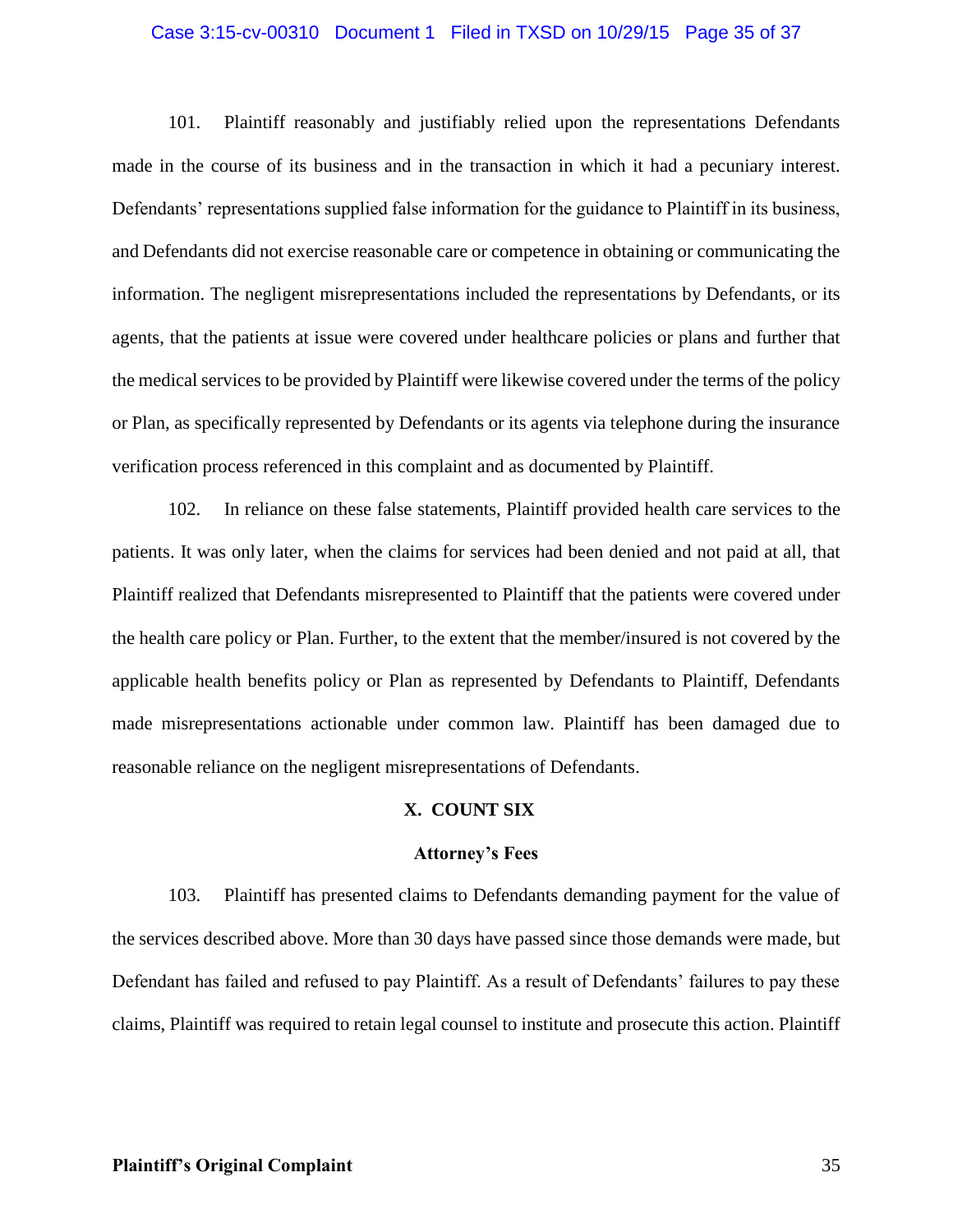# Case 3:15-cv-00310 Document 1 Filed in TXSD on 10/29/15 Page 36 of 37

is therefore entitled to recover reasonable attorney's fees for necessary services rendered in prosecuting this action and any subsequent appeals.

104. Plaintiff is also entitled to an award of attorney's fees on its ERISA claims. ERISA allows a court, in its discretion, to award "a reasonable attorney fee and costs of action to either party."<sup>12</sup>

105. Plaintiff demands a jury trial on all issues for which trial by jury is permitted.

WHEREFORE, PREMISES CONSIDERED, Plaintiff respectfully prays that this Honorable Court issue judgment against Defendants granting Plaintiff the following relief:

1. Plaintiff's actual damages;

2. Statutory penalties and surcharges permitted by law;

3. Attorney's fees, including attorney's fees in the event of an appeal of this lawsuit;

4. Prejudgment and post-judgment interest at the highest rates permitted by law;

5. An injunction and/or other equitable relief as appropriate to arrest, correct, and prevent acts and omissions by Defendants that violate the Plan and/or ERISA, including, but not limited to, removal of CB&I and Dennis Fox as plan fiduciaries;

6. Plaintiff's costs of court; and

<sup>12</sup> 29 U.S.C. §1132(g)(1). *See Hardt v. Reliance Std. Life Insurance. Co*., 130 S.Ct. 2149, 2152 (2010); *see also Baptist Mem. Hosp. - Desoto, Inc. v. Crain Auto., Inc.,* 392 Fed. Appx. 289, 299 (5th Cir. Miss. 2010).